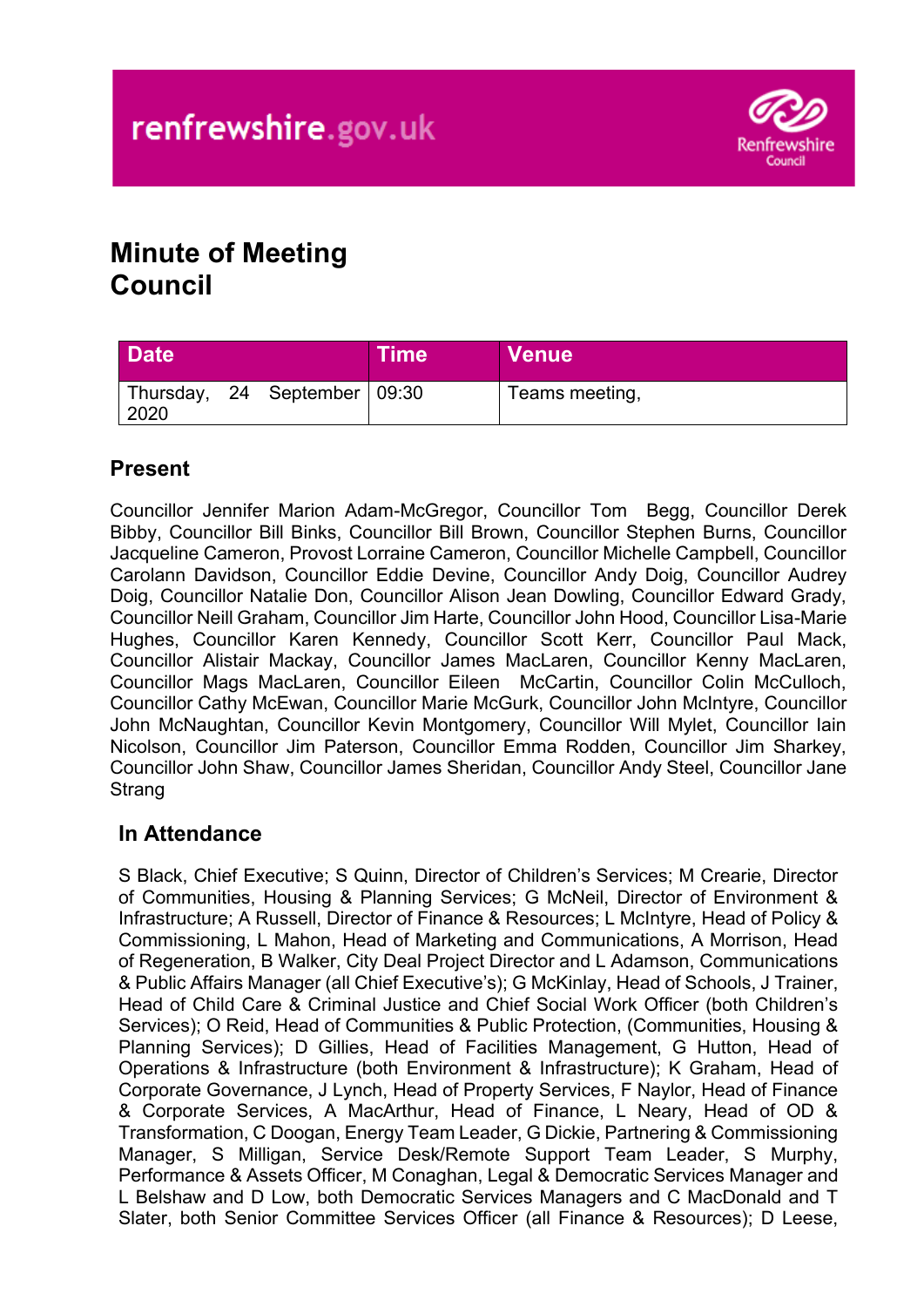Chief Officer and S Strachan, Acting Head of Health & Social Care (Paisley) (both Renfrewshire Health & Social Care Partnership); and V Hollows, Chief Executive (Renfrewshire Leisure Limited).

### **Intimation**

Prior to the commencement of the meeting the Provost referred to the procedural rules for the operation of the meeting of the Council by Teams which had already been issued to members. Members confirmed that they were happy with the rules for the operation of the meeting,

The Provost highlighted the impact, both nationally and locally, of the Covid19 pandemic and made specific reference to the lives that had been lost, changes to the way people lived, local acts of kindness and the responses provided by the Council, partner organisations and members of the community. The opportunity was taken to extend condolences, on behalf of the Council, to all those who had lost a loved one as a result of the virus. Appreciation was also expressed to various Council services, partner organisations and members of the community for the support provided to those in need and the resilience displayed in the face of adversity.

# **Recording of Meeting**

Prior to the commencement of the meeting the Provost intimated that this meeting of the Board would be recorded and that the recording would be available to watch on the Council's website.

### **Declarations of Interest**

Councillor Burns declared a financial interest in Item 21 on the agenda as he worked for another local authority Health & Social Care Partnership and indicated that it was his intention to not to take part in the discussion and voting thereon.

Councillor Andy Doig declared a financial interest in item 21 (Notice of Motion 11) of the agenda as he worked within the Social Care Sector and indicated that it was his intention to not take part in the discussion and voting thereon.

Councillor Audrey Doig declared a financial interest in item 21 (Notice of Motion 11) of the agenda as her spouse worked within the Social Care Sector and indicated that it was her intention to not take part in the discussion and voting thereon.

Councillor McCulloch declared a financial interest in item 21 (Notice of Motion 11) of the agenda as his spouse worked within the Social Care Sector and indicated that it was his intention to not take part in the discussion and voting thereon.

Councillor Rodden declared a financial interest in item 21 (Notice of Motion 11) of the agenda as she worked within the Social Care Sector and indicated that it was her intention to not take part in the discussion and voting thereon.

Councillor Shaw declared a financial interest in item 21 (Notice of Motion 11) of the agenda as his spouse worked within the Social Care Sector and indicated that it was his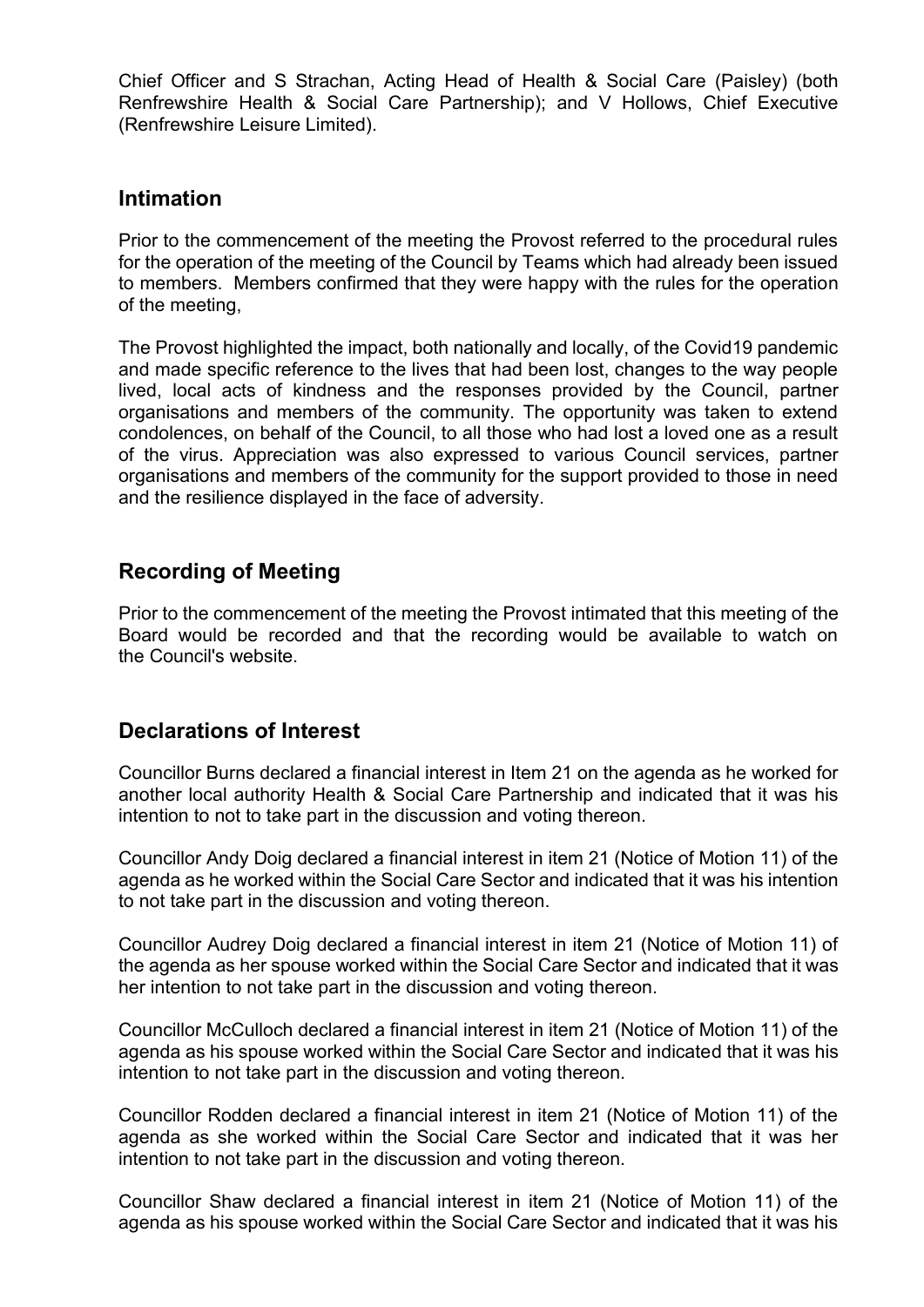intention to leave the meeting and not take part in the discussion and voting thereon.

Provost Cameron declared a non-financial interest in respect of item 21 (Notice of Motion 11) as she had a family member who worked within the Social Care Sector and indicated that it was her intention to take part in the discussion and voting thereon.

Councillor Campbell declared a non-financial interest in Item 21 (Notice of Motion 11) on the agenda as she was an employee with NHS Greater Glasgow & Clyde but not in the Council's area and intimated that it was her intention to take part in the discussion and voting thereon.

Councillor Davidson declared a non-financial interest in respect of item 21 (Notice of Motion 11) as she had a family member who worked within the Social Care Sector and indicated that it was her intention to take part in the discussion and voting thereon.

Councillor Dowling declared a non-financial interest in Item 22 (Notice of Motion 12) as she was a foster carer to a care-experienced young person and indicated that it was her intention to take part in the discussion and voting thereon.

Councillor Hughes declared a non-financial interest in respect of item 21 (Notice of Motion 11) as she had a family member who worked within the Social Care Sector and indicated that it was her intention to take part in the discussion and voting thereon.

Councillor Nicolson declared a non-financial interest in respect of item 21 (Notice of Motion 11) as he had a family member who worked within the Social Care Sector and indicated that it was his intention to take part in the discussion and voting thereon.

Councillor Paterson declared a non-financial interest in respect of item 21 (Notice of Motion 11) as he had family members who worked within the Social Care Sector and indicated that it was his intention not to take part in the discussion and voting thereon.

Councillor Sharkey declared a non-financial interest in respect of item 21 (Notice of Motion 11) as he had a family member who worked within the Social Care Sector and indicated that it was his intention to take part in the discussion and voting thereon.

# **1 Minutes of Meetings of Council, Boards and Panels (attached separately)**

There were submitted the Minutes of the following meetings of the Council, Boards and Panels on the dates specified:

Emergencies Board, 19 June 2020 Council, 25 June 2020 Placing Requests and Exclusions Appeals Panel, 29 June 2020 Placing Requests and Exclusions Appeals Panel, 1 July 2020 Placing Requests and Exclusions Appeals Panel, 3 July 2020 Emergencies Board, 3 July 2020 Placing Requests and Exclusions Appeals Panel, 6 July 2020 Emergencies Board, 17 July 2020 Communities, Housing and Planning Policy Board, 18 August 2020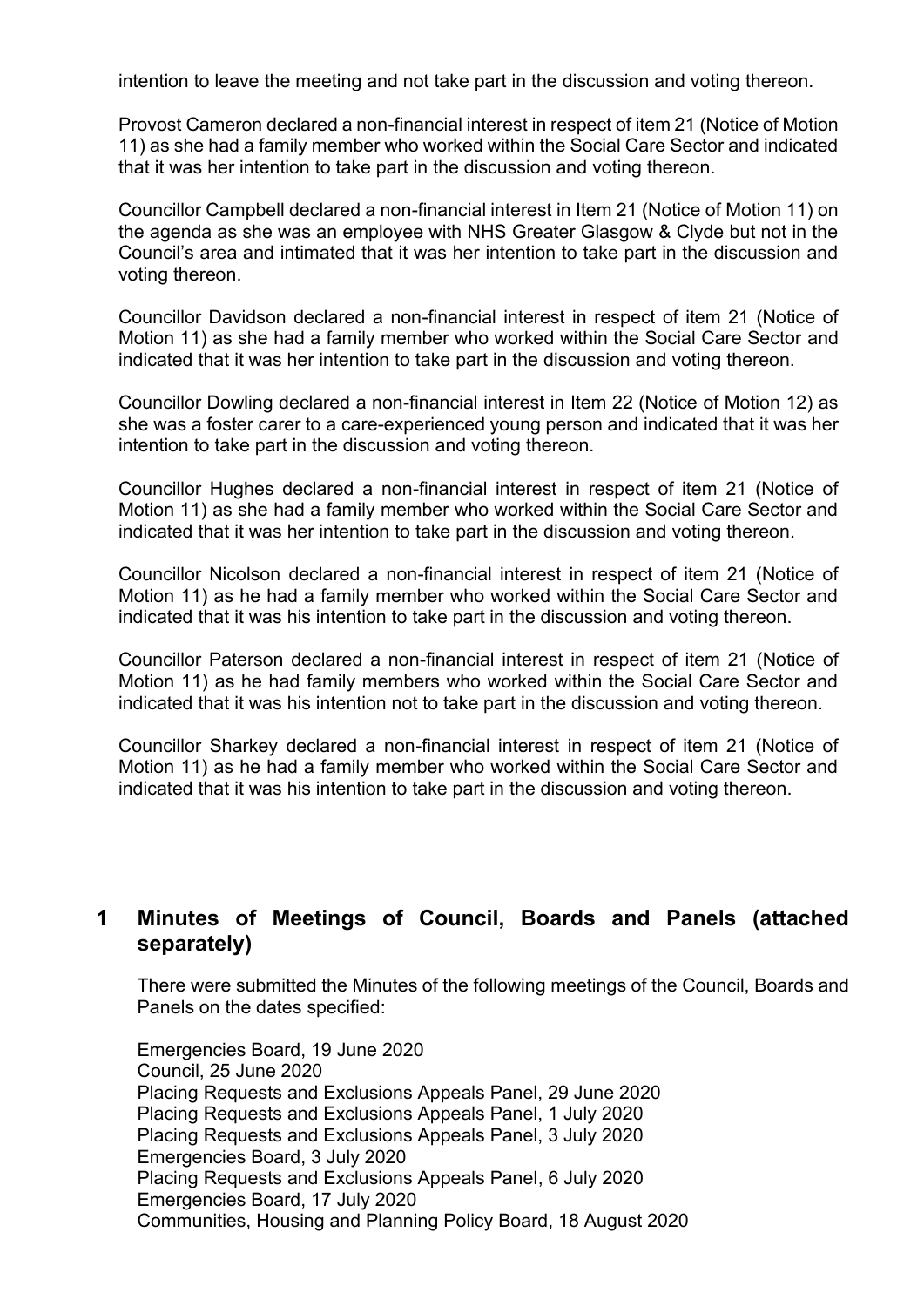Regulatory Functions Board, 19 August 2020 Education and Children's Services Policy Board, 20 August 2020, Audit, Risk and Scrutiny Board, 24 August 2020 Infrastructure, Land and Environment Policy Board, 26 August 2020 Personnel Appeals and Applied Conditions of Service Appeals Panel, 27 August 2020 Regulatory Functions Board, 27 August 2020 Placing Requests and Exclusions Appeals Panel, 1 September 2020 Finance, Resources and Customer Services Policy Board, 2 September 2020 Regulatory Functions Board, 3 September 2020 Emergencies Board, 4 September 2020 Local Review Body, 8 September 2020 Leadership Board, 16 September 2020 Regulatory Functions Board, 17 September 2020 Emergencies Board, 18 September 2020 Audit, Risk and Scrutiny Board, 21 September 2020

### **DECIDED**:

(a) That the Minutes of the meetings of the Council, Boards and Panels held between 25 June and 21 September 2020, including the Minute of the Emergencies Board held on 18 September 2020, be approved; and

(b) That the Minutes of the meetings of the Emergencies Board held between 19 June and 4 September 2020 be noted.

### **2 Financial Outlook 2021-2023**

There was submitted a report by the Director of Finance & Resources relative to an update to the financial outlook previously outlined to Council on 26 September 2019, and the updated financial position as presented to Council on 9 March 2020. The report took account of the updated impact of the Covid19 emergency during 2020/21 and the recommended key responses in regard to adjusting the Council's medium-term financial strategy arrangements.

The report advised that the Council faced significant financial disruption as a consequence of the Covid19 pandemic and associated emergency response. It had been reported previously that the financial impact of Covid19 on the Council was extremely fluid and subject to rapid change in line with decisions being taken by national governments in response to the developing management of the emergency response across the UK.

Prior to the summer period, and based on the potential full year cost exposure to the Council and the funding announcements made by the Scottish Government, it was recognised that given the possible scale of the net financial impact the Council might be required to manage, that the full deployment of the Council's £6.5 million of unallocated reserves might not be sufficient to address even the immediate financial challenge in 2020/21. It had also been recognised that assessing the financial impact of Covid19 on the Council would be a fast moving and complex process, with limited clarity and significant uncertainty linked to both future costs and funding over the course of 2020/21and that the Council would require to review its financial strategy to reflect this material change in the Council's strategic and operational context. It was noted that although the initial focus of this work was securing immediate financial and service stability in 2020/21, there was also an urgent requirement to adjust the financial strategy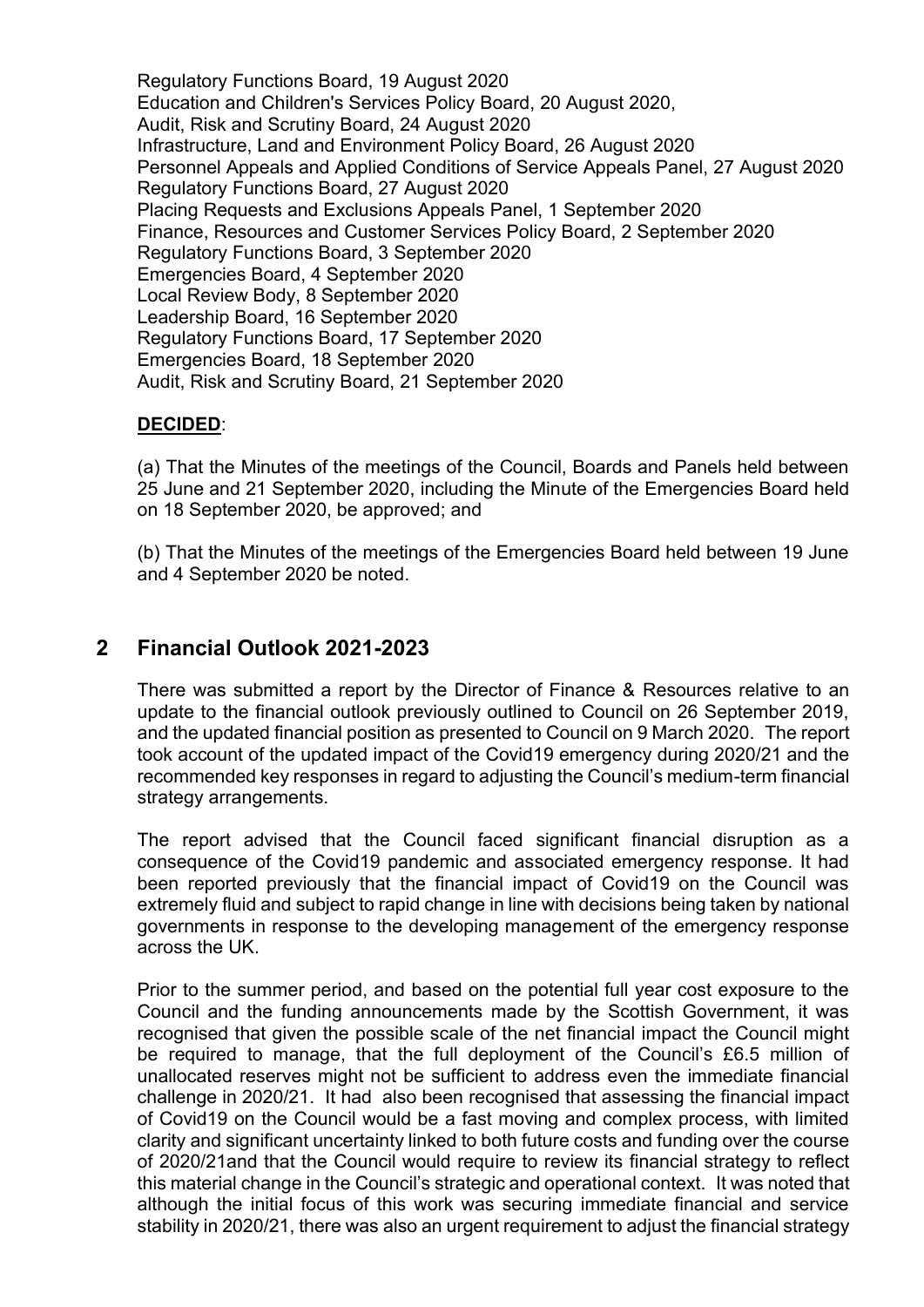to provide increased flexibility and maneuverability to support the Council to manage the ongoing impact that Covid19 might have beyond the initial emergency period. The underlying objective in this regard was to ensure the Council's financial strategy was more appropriately positioned to respond to an increasing number of significant risks, uncertainties and new demands arising from Covid19. It was further recognised that Covid19 had significantly disrupted the Council's strategic management of the mediumterm financial challenge that was already forecast prior to the emergence of Covid19.

The report highlighted the response to the material changes in key areas of strategic influence and advised that over the Council's medium term outlook through to 2023, the financial strategy required to be repositioned to ensure the Council was better placed to manage the increased downside risk that now existed. It was anticipated that over the course of 2020/21, the Council would be required to fully deploy its unallocated reserves. It was critical that the Council planned to replenish the reserves over the short term in order to restore immediate financial resilience and therefore this would add to the medium-term financial pressures the Council would require to address.

### **DECIDED**:

(a) That for the General Fund revenue account

(i) the update regarding the Council's current financial position and update in respect to the assessment of the net impact of the Covid19 emergency and further funding announcements made by the Scottish Government over the course of 2020/21 be noted;

(ii) the updated financial outlook over the medium-term and the significantly heightened risk outlook for the Council over this period, and the ongoing expectation of the Council being required to continue to plan for further significant budget gaps in the period through to 2023 be noted;

(iii) that it be noted that the Right for Renfrewshire transformation programme was being remobilised and would continue to progress the existing plan of supporting the delivery of £25 million in savings over the period through to 2023, although it was acknowledged the timing was subject to greater risk as a consequence of the Covid19 disruption to date and moving forward;

(iv) the adjustments to the current financial strategy as outlined in section 3.15 of the report and the planned approach for utilising funding flexibilities that were agreed nationally through ongoing negotiations with the Scottish Government be agreed;

(v) the replenishment of unallocated reserves moving into 2021/22 as outlined in the report be agreed and that further application of financial flexibilities moving forward would be outlined for members in future financial updates, recognising the significant uncertainty and risk the Council's general fund might experience over the period through to 2023.

(b) That for the General Fund capital investment programme

(i) the updated assessment and the ongoing work being progressed by officers to proactively engage with the Council's full suite of contractors in regard to the ongoing impact of Covid19 be noted;

(ii) that it be noted that it was anticipated that it would take towards the end of the year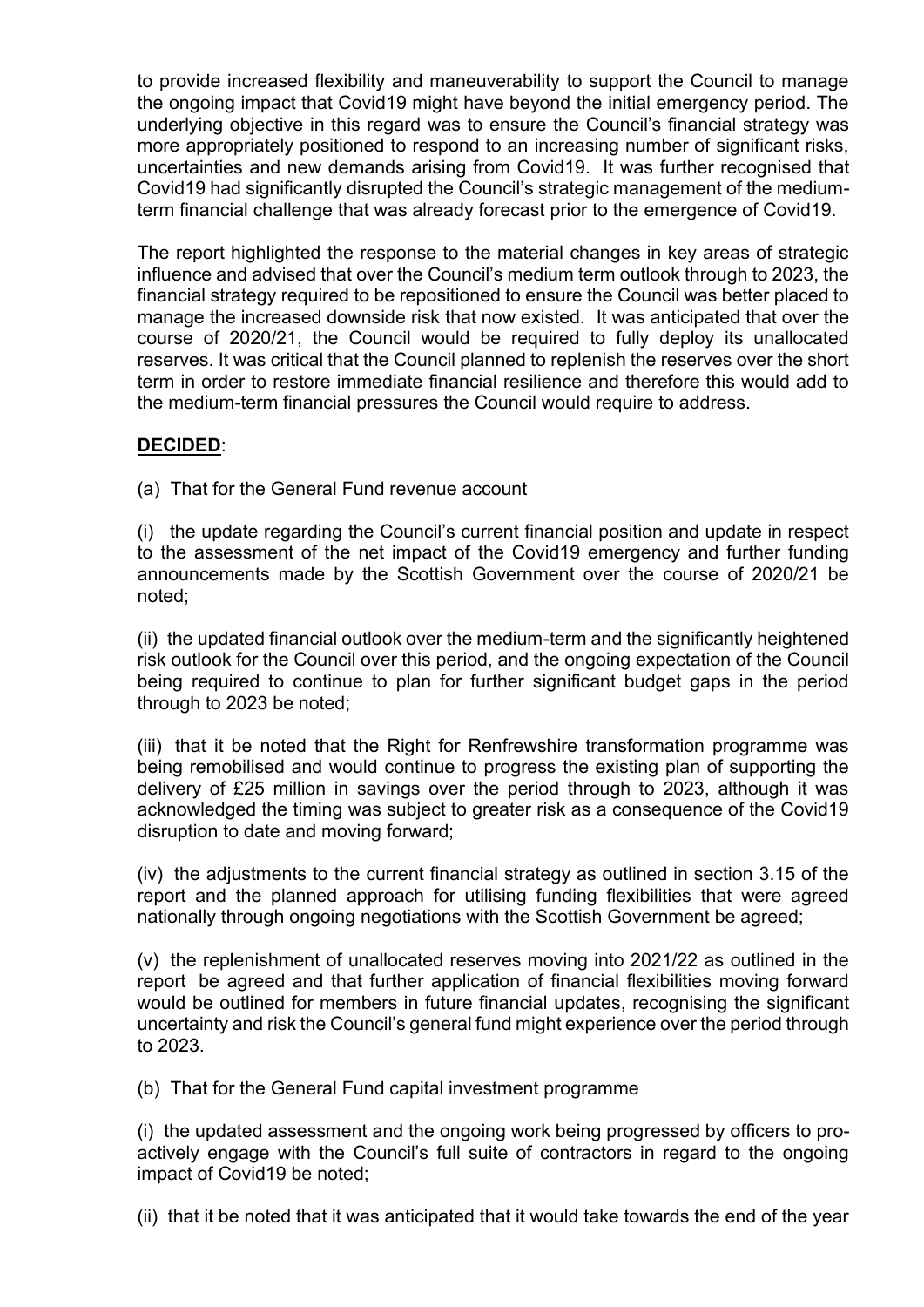before a clearer assessment of the financial impact might be more clearly understood;

(iv) that the recommendation outlined in section 4 of the report be agreed and that in the interim, a review be undertaken by officers of the existing capital programme and associated recommendations be brought forward for members' consideration as part of future financial updates.

(c) That for the Housing Revenue Account (HRA)

(i) the updated assessment of the impact of Covid19 on the HRA and the proposed use of balances in 2020/21 to absorb this negative financial impact be noted;

(ii) the assessment that moving forward the reduced level of unallocated balances for the HRA were assessed as sufficient in the context of the revised risk profile be noted;

(iii) that it be noted that the HRA long term 30 year business case would continue to be reassessed and updated over the course of this year as matters in relation to Covid19 in particular progressed; and

(iv) that it be noted that the latest update confirmed that significant additional capital investment capacity over the medium to longer term continued to be expected to emerge and that proposals on the deployment of this investment to existing stock and new build projects would be brought back to the December 2020 Council meeting.

### **3 Impact of COVID-19 on Renfrewshire's Communities**

Under reference to Item 3 of the Minute of the meeting of the Council held on 25 June 2020 there was submitted an update report by the Chief Executive relative to how the Council would move forward from the initial phase of responding to the Covid19 crisis and develop more detailed plans to support economic and social recovery across Renfrewshire's communities.

The report advised that in terms of recovery and renewal across communities, services had been working with partners to better understand the impact that the virus had had to date. Some of the initial data in terms of unemployment and poverty was stark, and there was ongoing concern that levels would increase as businesses made further redundancies or as the furlough scheme wound down. In Renfrewshire, the impact of Covid19 was likely to have exacerbated existing inequalities which had made them much less resilient and able to cope with social isolation or loss of income; whereas for many others the pandemic had impacted their income, employment, housing or health and wellbeing in a new way or for the first time.

The report advised that prior to the pandemic, the Council had demonstrated commitment and ambition in working with partners to tackle these inequalities and to focus on the wellbeing of local people and communities and the strength of this partnership working was a crucial part of the pandemic response in Renfrewshire.

Partners had agreed to undertake a Community Impact Assessment which would continue for a period of at least 12 months. It was anticipated that the first phase would be completed by December 2020 and the information gathered could be used to produce an outline Social Renewal Plan for Renfrewshire. It was anticipated that the plan would set out how partners would use the learning from the pandemic to tackle inequality and wellbeing issues through a more equal relationship between partners and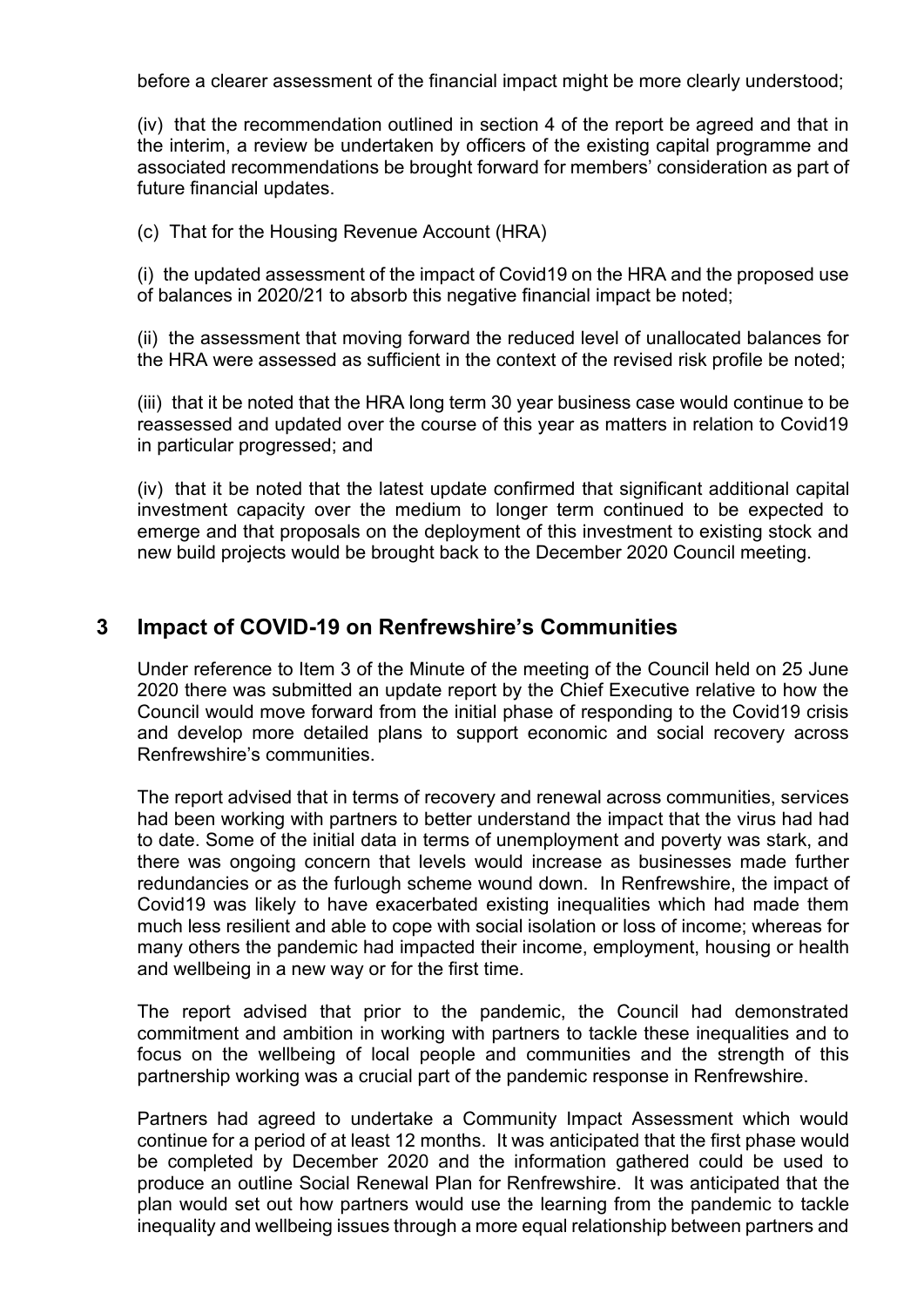communities. Partners had however identified a range of immediate priorities that they were taking forward currently, and Section 5 of the report provided an overview of these initial priority areas and associated actions which had been identified were now being progressed.

The report noted that regular updates on the programme of work would continue to be provided to members, and information in relation to local community engagement and listening events would be shared as this became available.

### **DECIDED**:

(a) That the approach being undertaken by the Council and partners to support local people and communities impacted by the ongoing pandemic be noted; and

(b) That it be noted that the initial priority areas and associated actions which had been identified were now being progressed.

# **4 Renfrewshire Economic Update – September 2020**

There was submitted a report by the Chief Executive relative to the recently published Scottish Programme for Government (PfG) and what this could mean for Renfrewshire. It also outlined the proposed direction of travel towards an Economic Recovery Plan for Renfrewshire which would be submitted to Council in December 2020.

The report outlined the immediate priorities for Renfrewshire; summarised the position in relation to capital investment; highlighted Renfrewshire's Economic Recovery Plan; and reviewed national and local economic impacts.

### **DECIDED**:

(a) That the content of the Economic Update be noted;

(b) That the continued commitment to the actions and interventions listed in section 3 of the report be agreed;

(c) That it be agreed that officers work alongside Renfrewshire's Economic Leadership Panel to develop and agree a two-year Economic Recovery Plan which would be brought back to a future Council meeting for approval; and

(d) That it be agreed that such a Recovery Plan could provide the basis for commencing dialogue with the Scottish Government on a specific case for supporting a Renfrewshire economic recovery.

### **5 Update on Audited Annual Accounts 2019/20**

Under reference to Item 6 of the Minute of the meeting of the Council held on 25 June 2020 there was submitted a report by the Director of Finance & Resources relative to an update on the audited Annual Accounts 2019/20.

The report advised that the Council's unaudited Annual Accounts for 2019/20 had been presented to the meeting of the Council held on 25 June 2020 and submitted for audit by the statutory deadline of 30 June 2020. The June report to Council highlighted that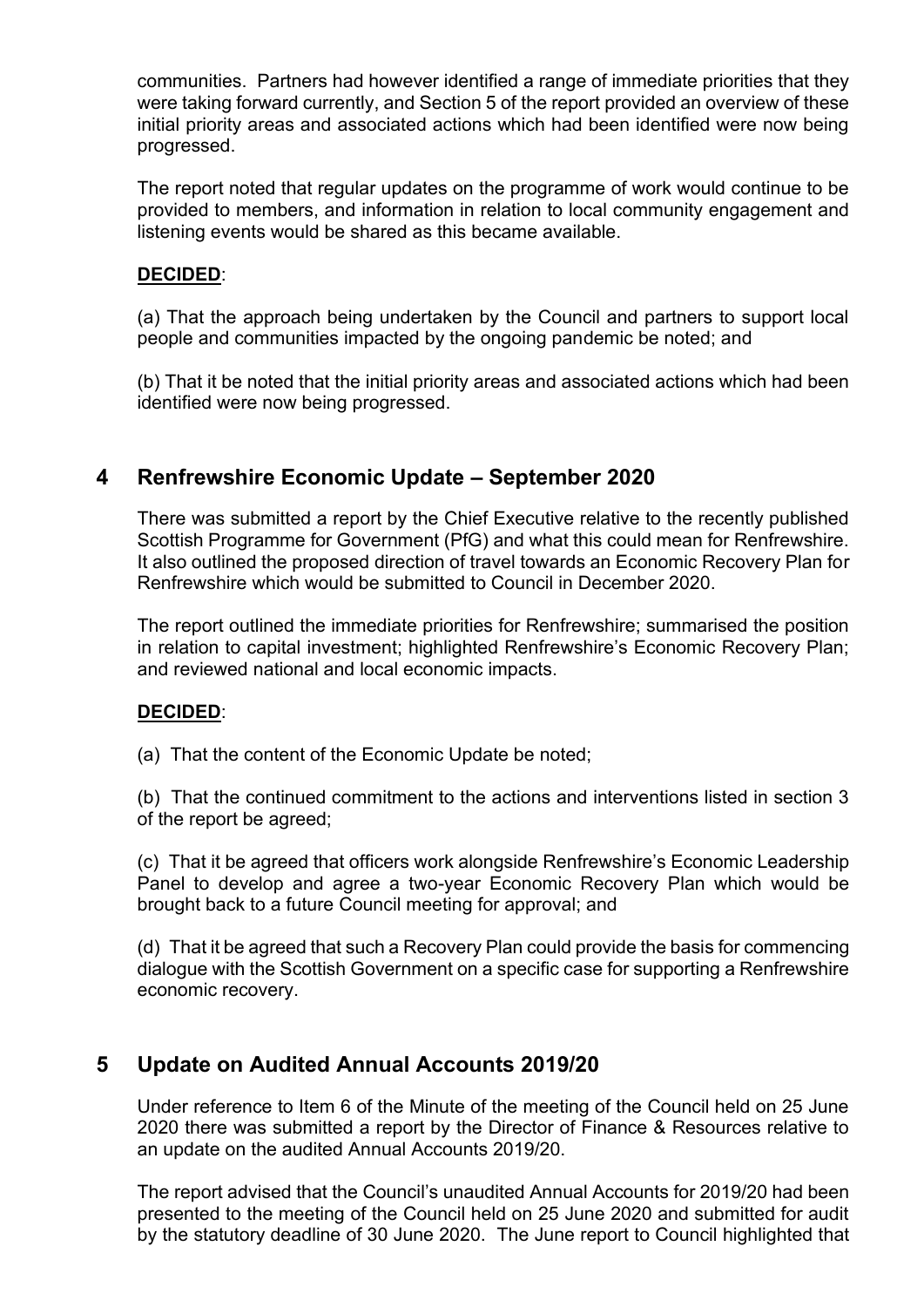flexibility in terms of the timescales for approval of the audited annual accounts had been provided under the Coronavirus (Scotland) Act 2020 due to the ongoing Coronavirus pandemic.

Scottish Ministers had indicated their expectation that the audited annual accounts be published by 30 November 2020 and it was anticipated by the appointed auditors, Audit Scotland, that this would be achieved.

The report indicated that under the Council's Delegated Functions the audited accounts were normally presented to the Audit, Risk & Scrutiny Board prior to being presented to Council. In order to allow the Council to comply with the revised dates permissible under Finance Circular 10/2020, it was proposed that the meeting of the Audit, Risk & Scrutiny Board to be held on 2 November 2020 be rescheduled to 23 November 2020 in order to allow sufficient time for completion of the audit process. Thereafter, it was proposed that a special meeting of the Council be called on an appropriate date, but no later than 30 November 2020, for the purpose of approving the audited accounts. It was proposed that, in the event the audit process was not complete within the timescales outlined that the audited accounts would be presented for approval to the Council meeting to be held on 17 December 2020.

### **DECIDED**:

(a) That the revised deadline for the Council to approve and publish its audited accounts be noted, and the arrangements being put in place to meet that deadline be agreed;

(b) That it be agreed that the meeting of the Audit, Risk and Scrutiny Board to be held on 2 November 2020 be rescheduled to 23 November 2020; and

(c) That it be noted that a special meeting of the Council would be called on or before 30 November 2020 to approve the audited accounts; or in the event the audited accounts were not available, it be noted that the audited accounts would be submitted to the Council meeting to be held on 17 December 2020.

### **6 Governance Arrangements until 17 December 2020**

Under reference to Item 5 of the Minute of the meeting of the Council held on 25 June 2020 there was submitted a report by the Director of Finance & Resources relative to the arrangements for the next cycle of Board meetings up to and including the next full Council meeting on 17 December 2020. A copy of the timetable was appended to the report.

The report indicated that at the meeting of the Council held on 25 June 2020 the governance arrangements over the summer recess and to cover the cycle of Board meetings up to and including today's meeting were approved, including a temporary change in remit and increase in the membership of the Emergencies Board. The purpose of those arrangements was to provide a decision-making framework for the Council as it continued to respond to the Covid19 pandemic and the phased removal of lockdown restrictions. The report recommended that these same arrangements, which were set out in the report, be used to facilitate the next cycle of Board and Council meetings to take place as efficiently as possible in the current circumstances as well as enabling the Council to continue to respond to any urgent issues arising from the continuing Covid19 pandemic and to address any changes in guidance or legislation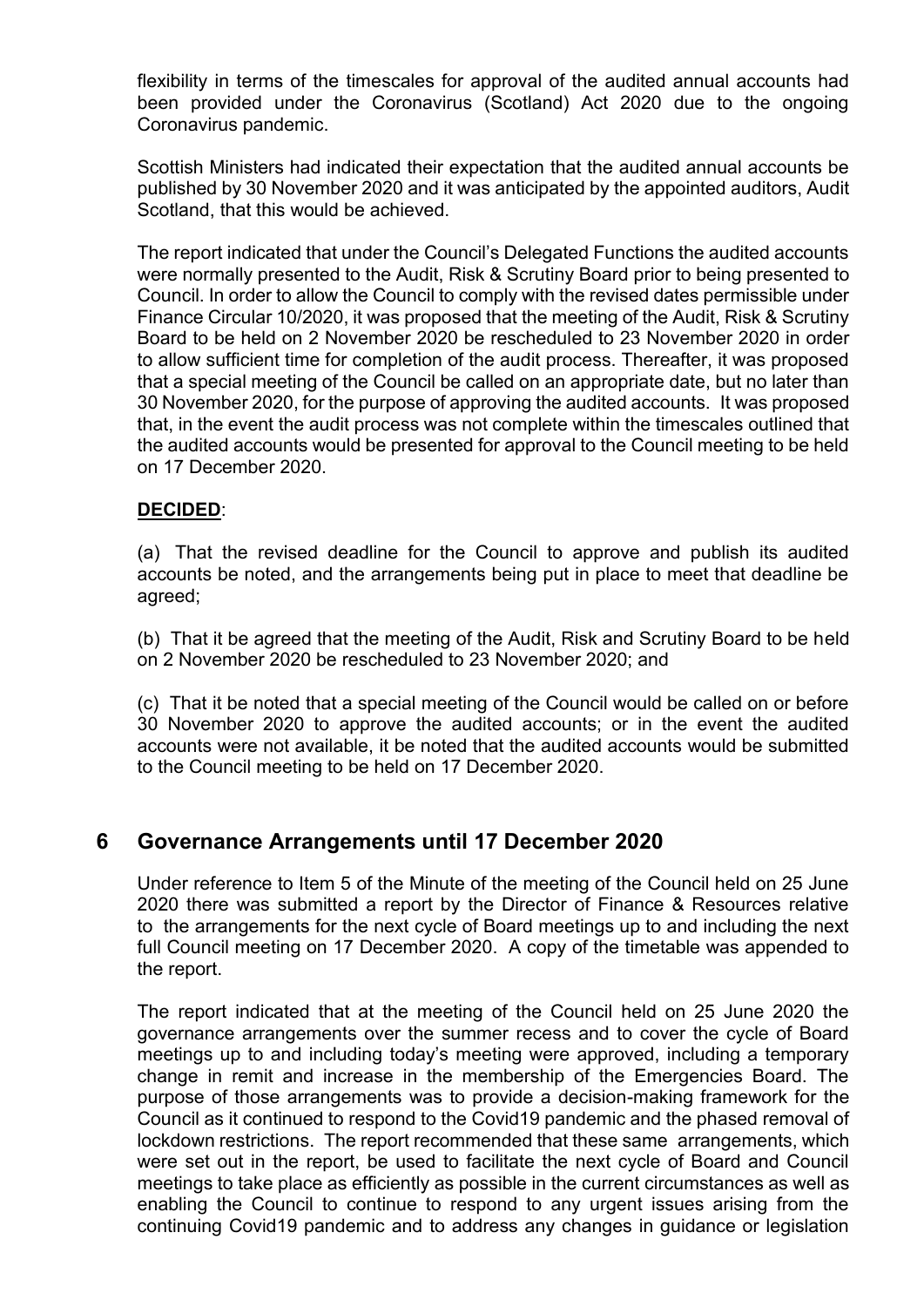relating to the Covid19 emergency.

The change to the timetable appended to the report, as detailed at item 5 of this Minute relative to the next meeting of the Audit, Risk & Scrutiny Board was noted.

### **DECIDED**:

(a) That the arrangements for the next cycle of Council and Board meetings set out within the report be approved;

(b) That it be noted that the arrangements for subsequent Board cycles would be the subject of a report to Council on 17 December 2020; and

(c) That the temporary changes to the membership and remit of the Emergencies Board approved by Council on 25 June 2020 be continued.

# **7 Timetable of Meetings**

There was submitted a report by the Director of Finance & Resources relative to a proposed timetable of meetings of the Council and its Boards covering the period August 2021 to May 2022; a copy of which was appended to the report, to a proposed date for the statutory meeting following the Local Government elections in May 2022 and a proposed change to the date of the Council meeting in May 2021.

The timetable was based on the current governance arrangements and incorporated recess periods at summer, October, Christmas/New Year and spring. Whilst meetings of the Appeals Board and Local Review Body had been included in the timetable the report intimated that there could be occasions when these meetings were not required and would be cancelled in consultation with the respective Convener.

It was highlighted that the meeting of the Council scheduled to be held on 6 May 2021 was on the same day as the Scottish Parliamentary Election. It was proposed that this meeting be rescheduled to 9.30 am on Thursday 13 May 2021. The report further proposed that the statutory meeting of the Council be held on Thursday, 19 May 2022.

### **DECIDED**:

(a) That the timetable of meetings of the Council and its Boards to May 2022, including the dates during which there were to be recesses, as detailed in the appendix to the report, be approved;

(b) That it be agreed that meetings of the Appeals Panel and Local Review Body, although timetabled, be cancelled if there was no substantive business;

(c) That the Council meeting scheduled to be held on 6 May 2021 be rescheduled to 9.30 am on Thursday 13 May 2021; and

(d) That it be agreed that the statutory meeting of the Council be held on Thursday 19 May 2022.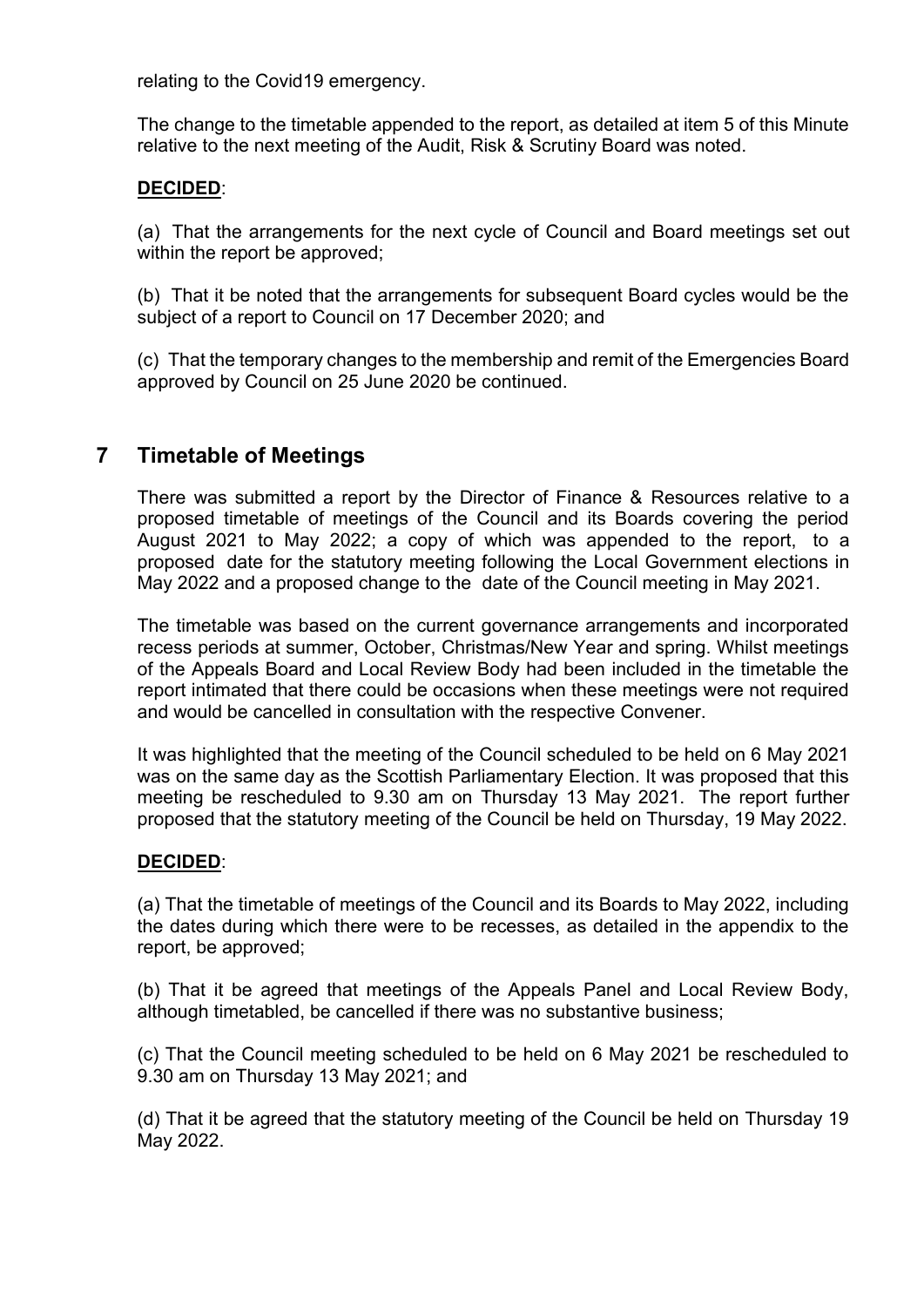# **8 Annual Report of Chief Social Work Officer**

There was submitted a report by the Chief Social Work Officer relative to the 2019/20 annual report by the Chief Social Work Officer (CSWO). In Renfrewshire this role was held by the Head of Child Care and Criminal Justice.

The report provided an overview of the role of the CSWO, outlined local arrangements for the discharge of the functions of the post, highlighted key areas of activity of the CSWO locally, detailed the issues and challenges encountered during 2019/20 and provided an overview of activities undertaken by social work services together with how the service responded to the Covid19 crisis.

A copy of the annual report by the CSWO was appended to the report. The report intimated that the scope of the CSWO role covered all social work and social care services, whether provided directly by the local authority, or in partnership with others. Where these services were purchased or commissioned from external providers, the CSWO had responsibility to advise on the specification, quality and standards of services commissioned.

### DECIDED:

- (a) That the key activities outlined in the CSWO Annual Report be noted; and
- (b) That it be noted that the CSWO Annual Report would be submitted to the Office of the Chief Social Work Advisor at the Scottish Government.

# **9 Annual Report of Community Protection Chief Officers' Group**

There was submitted a report by the Chief Executive relative to the Renfrewshire Community Protection Chief Officers Group Annual Report 2019/20, a copy of which was appended to the report, highlighting the key activities; outlining the benefits of partnership working and providing an overview of the main elements of work delivered by those involved in public protection during 2019/20.

The report focused on activity over the 12 months to March 2020 and covered the period immediately prior to the emergence of the Covid19 pandemic. It was noted that the Chief Officers Group had increased the frequency of meetings since the emergence of the pandemic, to ensure regular oversight and scrutiny of key issues.

The annual report reflected the key priorities identified by the Chief Officers Group for 2020/21 in light of the information available, but also recognised the need for flexibility to ensure that partners worked together to adapt to the changing needs of local people and communities as they continued to live with the presence of Covid19.

### **DECIDED**:

(a) That the key activities progressed during 2019/20 by the Community Protection Chief Officers Group be noted; and;

(b) That the identified priorities to be taken forward in partnership during 2019/20, with a specific focus on responding to the impact of Covid19 in Renfrewshire be noted.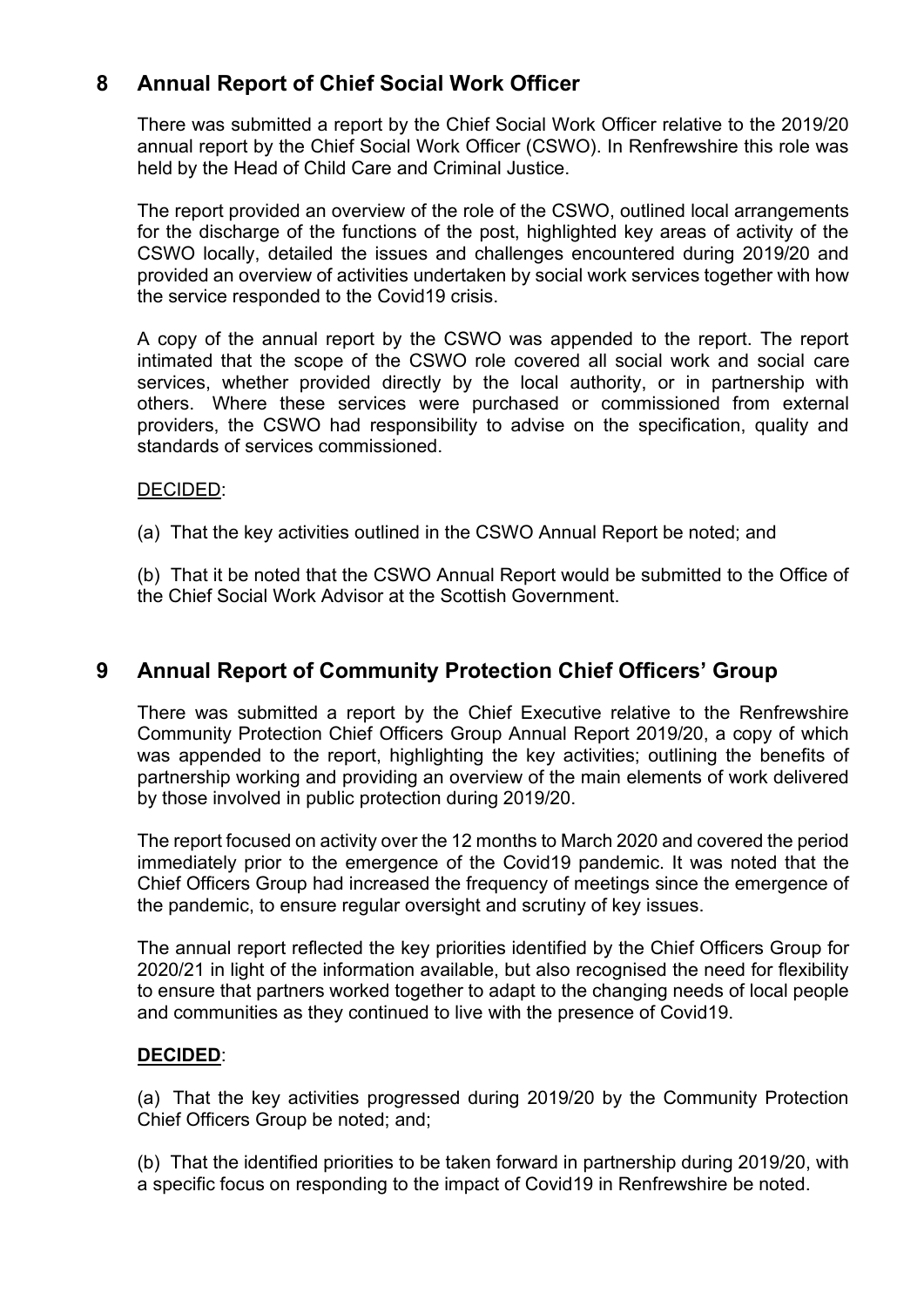### **10 Audit, Risk & Scrutiny Board review of The Effectiveness of Fair Trade (Lead Officer Craig Doogan) in Renfrewshire**

Under reference to Item14 of the Minute of the Meeting of the Audit, Risk & Scrutiny Board held on 16 March 2020, there was submitted a report by the Lead Officer relative to the review of the Effectiveness of Fair-Trade in Renfrewshire.

The report stated that the Audit, Risk & Scrutiny Board at its meeting held on 27 August 2018, agreed as part of the annual programme of activity for 2019/20 to undertake a review which looked at the effectiveness of fair-trade within Renfrewshire, the aim and scope of which was outlined within the report.

At the meeting of the Audit, Risk & Scrutiny Board held on 16 March 2020, the Board considered the final report which summarised the evidence, findings and recommendations of the review and agreed that it be submitted to a future meeting of the Council for consideration.

**DECIDED:** That the findings of the final report on the review of Effectiveness of Fair Trade in Renfrewshire approved at the meeting of the Audit, Risk & Scrutiny Board held on 16 March 2020, be noted and that the key recommendations contained therein be approved.

# **11 Notice of Motion 1 by Councillors Devine and Sharkey**

There was submitted a Notice of Motion by Councillors Devine and Sharkey in the following terms:

"Webcasting of Policy Board Meetings

Council in recognising that it should meet the needs of communities into the future agrees to extend the current arrangements for webcasting Council meetings to the following Boards and their successors, from the next cycle of Boards:

Audit, Risk and Scrutiny Board Cross Party Sounding Board Finance, Resources and Customer Services Policy Board Petitions Board Community, Housing and Planning Policy Board Education and Children's Service Board Infrastructure, Land and Environment Board Leadership Board Police and Fire & Rescue Scrutiny Sub-committee"

Councillor Devine, seconded by Councillor Sharkey, then moved the motion.

Councillor Nicolson, seconded by Councillor Paterson, moved as an amendment that notwithstanding the current temporary measures in place, Council agrees that all the meetings as listed be live streamed/recorded from the Council chamber when physical meetings are once again permissible, and guidance allows. Council also instructs officers in the duration to investigate the options and costs and to report to the next full Council for consideration.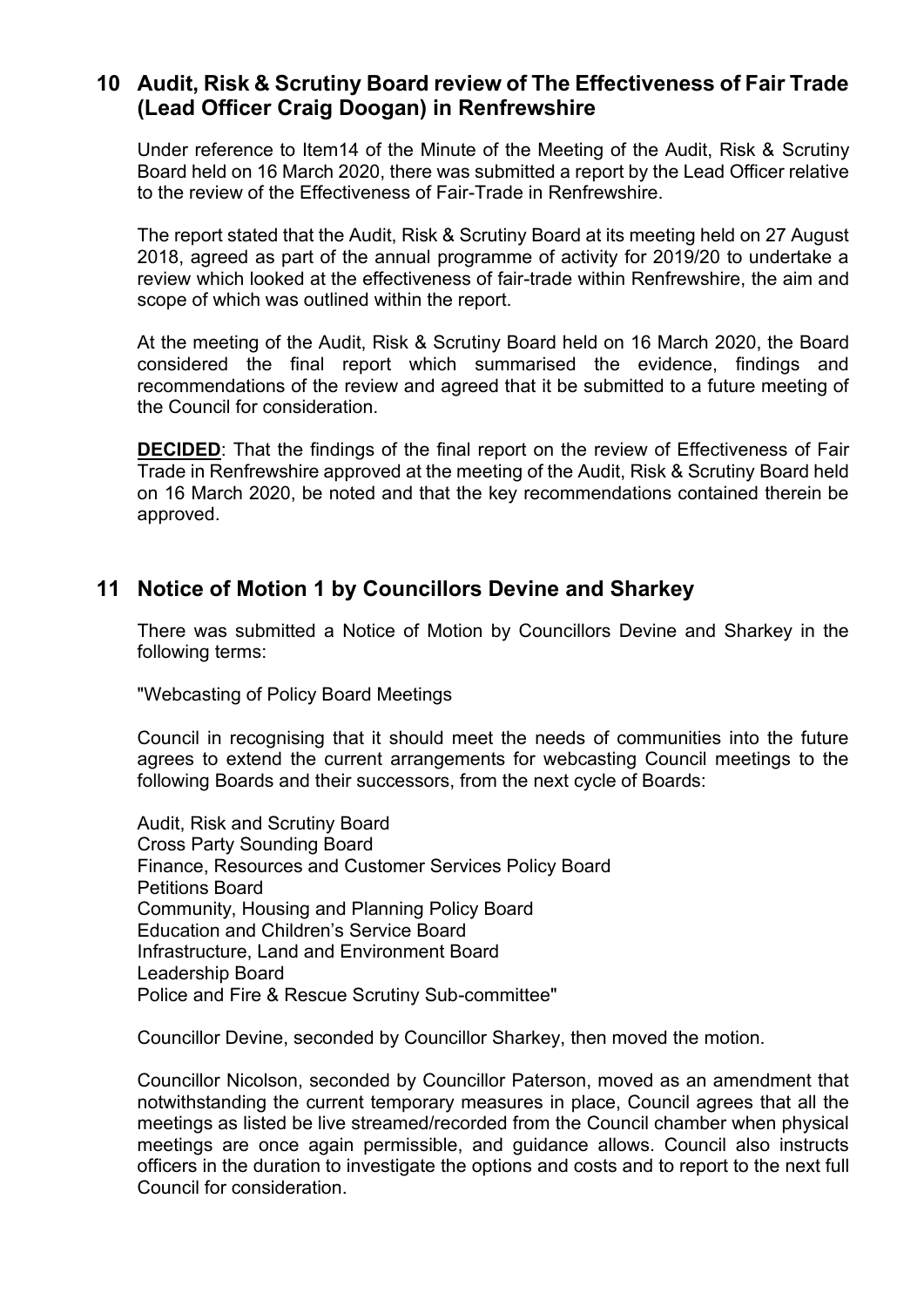On the roll being called, the following members voted for the amendment: Councillors Adam-McGregor, Burns, J Cameron, Provost L Cameron, Councillors Campbell, Audrey Doig, Don, Hughes, K MacLaren, M MacLaren, McCartin, McEwan, McGurk, McNaughtan, Mylet, Nicolson, Paterson, Rodden, Shaw and Steel.

The following members voted for the motion: Councillors Begg, Bibby, Binks, Brown, Davidson, Devine, Andy Doig, Dowling, Grady, Graham, Harte, Hood, Kennedy, Kerr, Mack, Mackay, J MacLaren, , McCulloch, McIntyre, Montgomery, Sharkey, Sheridan and Strang.

20 members having voted for the amendment and 23 members having voted for the motion, the motion was accordingly declared carried.

**DECIDED:** That Council in recognising that it should meet the needs of communities into the future agrees to extend the current arrangements for webcasting Council meetings to the following Boards and their successors, from the next cycle of Boards:

Audit, Risk and Scrutiny Board Cross Party Sounding Board Finance, Resources and Customer Services Policy Board Petitions Board Communities, Housing and Planning Policy Board Education and Children's Services Policy Board Infrastructure, Land and Environment Policy Board Leadership Board Police and Fire & Rescue Scrutiny Sub-committee

# **Adjournment**

The meeting adjourned at 11.45 am and reconvened at 11.55 am.

### **Sederunt**

Councillor Montgomery left the meeting prior to consideration of the following item of business.

### **12 Notice of Motion 2 by Councillors Binks and J MacLaren**

There was submitted a Notice of Motion by Councillors Binks and J MacLaren in the following terms:

"In view of the suggestion that Howwood might lose the two school crossing patrollers, has yet again highlighted the very dangers that the children and residents of Howwood encounter every day in trying to cross the B787 that runs straight through the village and the B776 Bowfield Road.

Council should give strong consideration to erecting a pedestrian controlled crossing close to the junction of these two roads within the Village. Argument has been put forward before with regard to this possibility but rebuffed as being not feasible because of the site lines. This problem surely can be mitigated by the installation of highly visible warning signs at both entrances to the village stating that there is a pedestrian controlled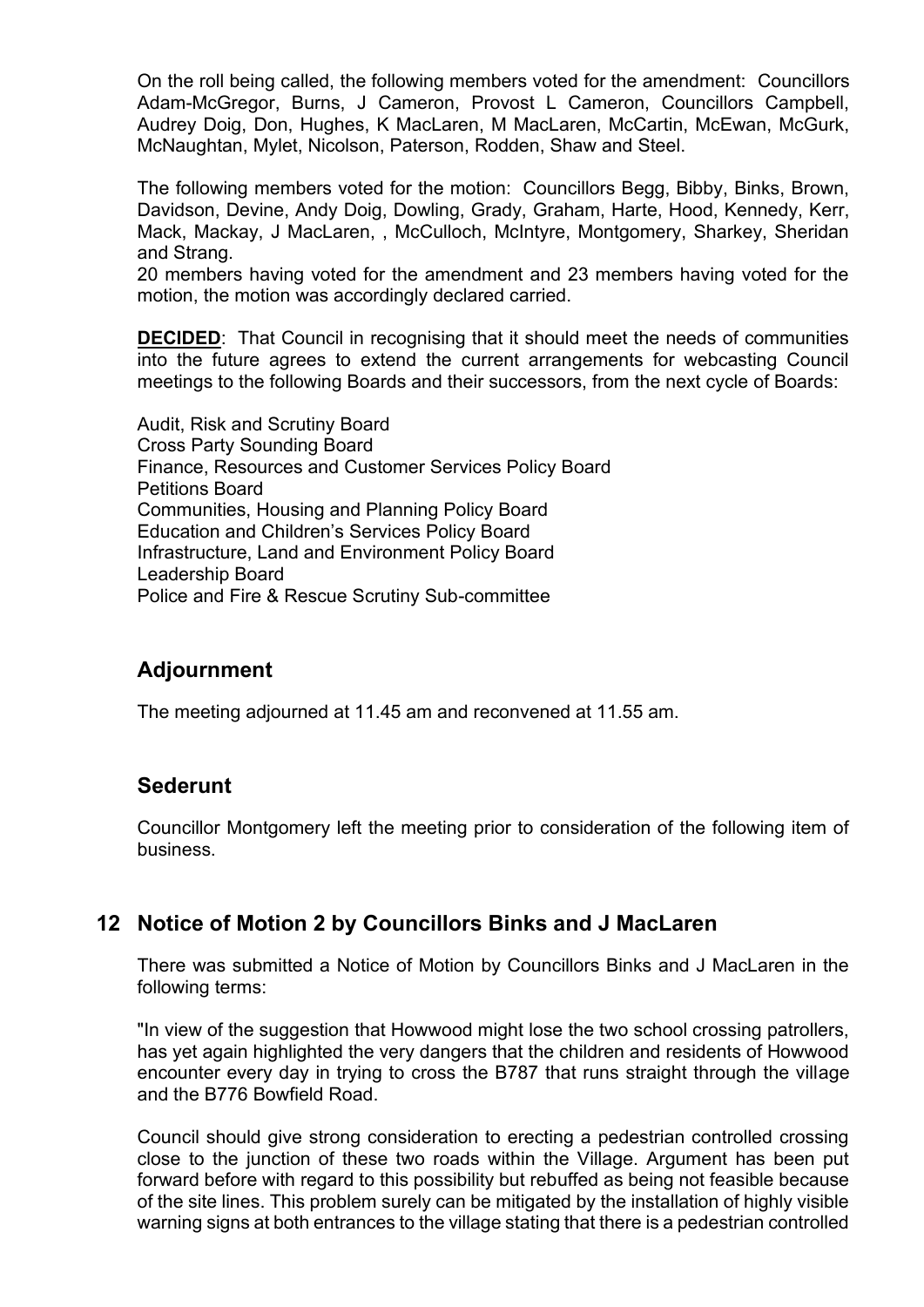crossing ahead.

I would ask the Council, as a matter of priority and the safety of our children, to arrange a public meeting in the village to discuss this issue."

Councillor Binks, seconded by Councillor J MacLaren, then moved the motion.

Councillor Rodden, seconded by Councillor Nicolson, moved as an amendment:

Delete from paragraph 2 and replace with:

"Council asks that following the speed survey completion at this location (postponed from April 2020 and due to be rearranged in the coming weeks), results are shared with ward members and used to inform Officers recommendations for the installation of any pedestrian crossing facilities necessary.

Council agrees that a "public meeting" as normally understood cannot be held due to current restrictions. Council therefore agrees that Officers from the relevant department engage using the appropriate methods under prevailing guidance."

In terms of Standing Order 27 Councillors Binks and J MacLaren, being the mover and seconder of the motion, agreed to the amendment and the motion as amended was agreed unanimously.

#### **DECIDED**:

(a) That in view of the suggestion that Howwood might lose the two school crossing patrollers, has yet again highlighted the very dangers that the children and residents of Howwood encounter every day in trying to cross the B787 that runs straight through the village and the B776 Bowfield Road. Council asks that following the speed survey completion at this location (postponed from April 2020 and due to be rearranged in the coming weeks), results are shared with ward members and used to inform officers' recommendations for the installation of any pedestrian crossing facilities necessary; and

(b) That Council agrees that a "public meeting" as normally understood cannot be held due to current restrictions. Council therefore agrees that officers from the relevant department engage using the appropriate methods under prevailing guidance.

# **13 Notice of Motion 3 by Councillors Binks and J MacLaren**

There was submitted a Notice of Motion by Councillors Binks and J MacLaren in the following terms:

"A number of schools including Howwood PS and Bridge of Weir PS are missing or recently have had the threat of losing their school crossing patroller. Council notes the concerns of parents about potentially losing their school's crossing patroller and believes that the allocation of school crossing patrollers should be based primarily on child safety. Council has, for a number of years, been short of these crossing patrollers. Council must do more to recruit and retain patrollers and have additional staff trained to step in when one becomes unavailable. Council must bring a report to the next Education Policy Board on the steps being taken to fill missing positions or suggest alternative measures such as installing pedestrian crossings."

Councillor Binks, seconded by Councillor J MacLaren, then moved the motion.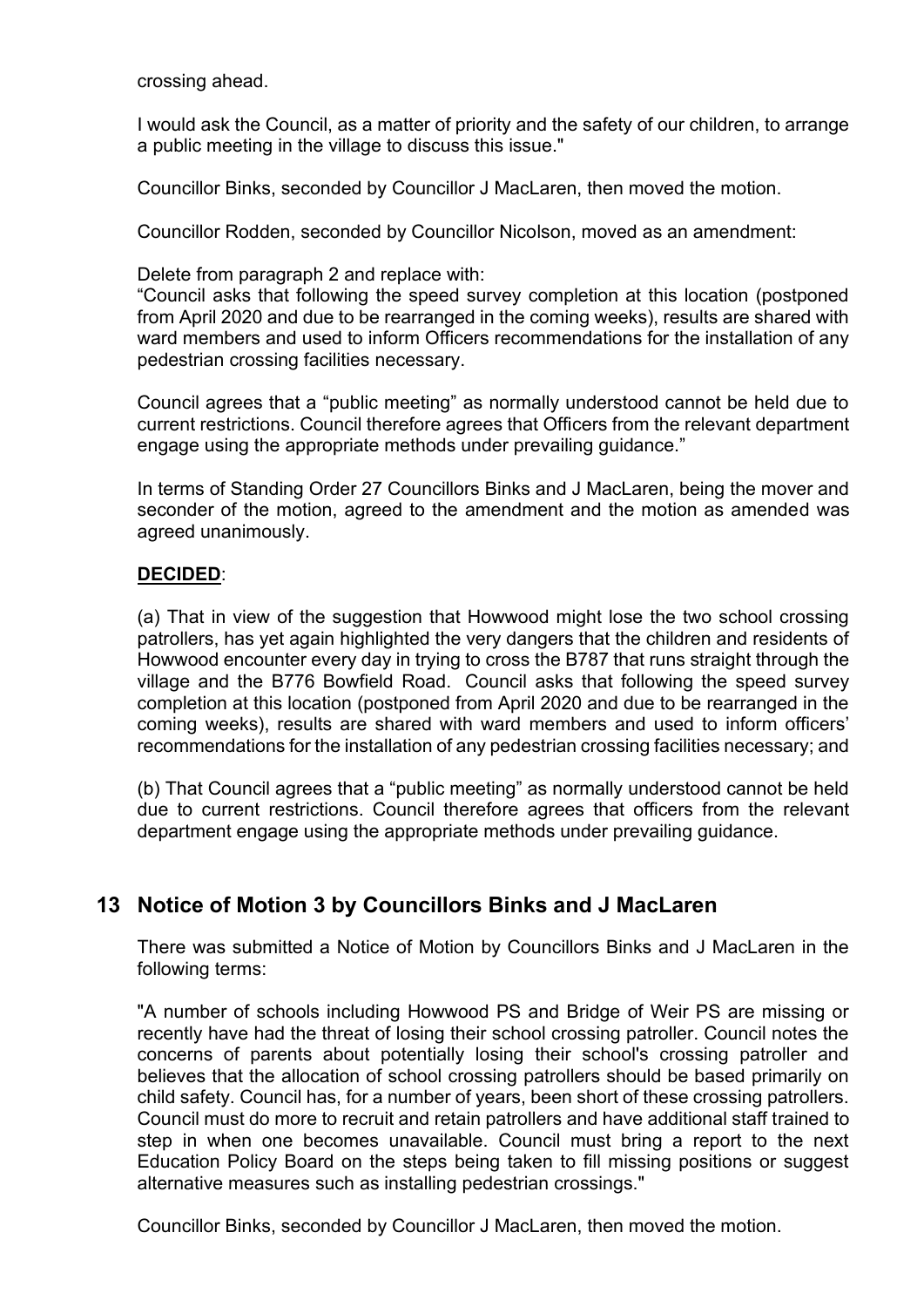Councillor Paterson advised that this matter was not within the remit of the Education & Children's Services Policy Board. In terms of Standing Order 27, Councillors Binks and J MacLaren, being the mover and seconder of the motion agreed to accept the change in the wording to "Council must bring a report to the next appropriate Board"

Councillor Rodden, seconded by Councillor Don, moved as a first amendment:

Delete from "Council must" and replace with:

"Council recognises that existing pressures on school support staff resource have been further exacerbated by the Covid19 Emergency.

Council notes that high-turnover and difficult to fill posts will now be recruited for on an ongoing basis and agrees that a report be brought to the next appropriate board regarding the recruitment and retention of School Crossing Patrollers.

Council agrees that if any changes are necessary in future, Officers engage with schools, parent councils and local elected members giving adequate time for temporary arrangements to be made."

Councillor Andy Doig, seconded by Councillor Hood, moved as a second amendment:

In addition, add "Council therefore also agrees to retain the School Crossing Patrollers in Lochwinnoch, on the primacy of child safety, as well as at Howwood and Bridge of Weir."

In terms of Standing Order 27, Councillors Binks and J MacLaren, being the mover and seconder of the motion agreed to accept the addition to their motion of the second amendment by Councillors Andy Doig and Hood.

The motion and the first amendment (amendment) by Councillors Rodden and Don then remained.

On the roll being called between the motion and the amendment the following members voted for the amendment: Councillors Adam-McGregor, Burns, J Cameron, Provost L Cameron, Councillors Campbell, Audrey Doig, Don, Hughes, K MacLaren, M MacLaren, McEwan, McGurk, McNaughtan, Mylet, Nicolson, Paterson, Rodden, Shaw and Steel.

The following members voted for the motion: Councillors Begg, Bibby, Binks, Brown, Davidson, Devine, Andy Doig, Dowling, Grady, Graham, Harte, Hood, Kennedy, Kerr, J MacLaren, Mack, Mackay, McCartin, McCulloch, McIntyre, Sharkey, Sheridan and Strang.

20 members having voted for the amendment and 22 members having voted for the motion, the motion was accordingly declared carried.

It was proposed that ward members be provided with information in relation to the school crossing patroller(s) at Lochfield Primary School. This was agreed.

#### **DECIDED**:

(a) That a number of schools including Howwood PS and Bridge of Weir PS are missing or recently have had the threat of losing their school crossing patroller. Council notes the concerns of parents about potentially losing their school's crossing patroller and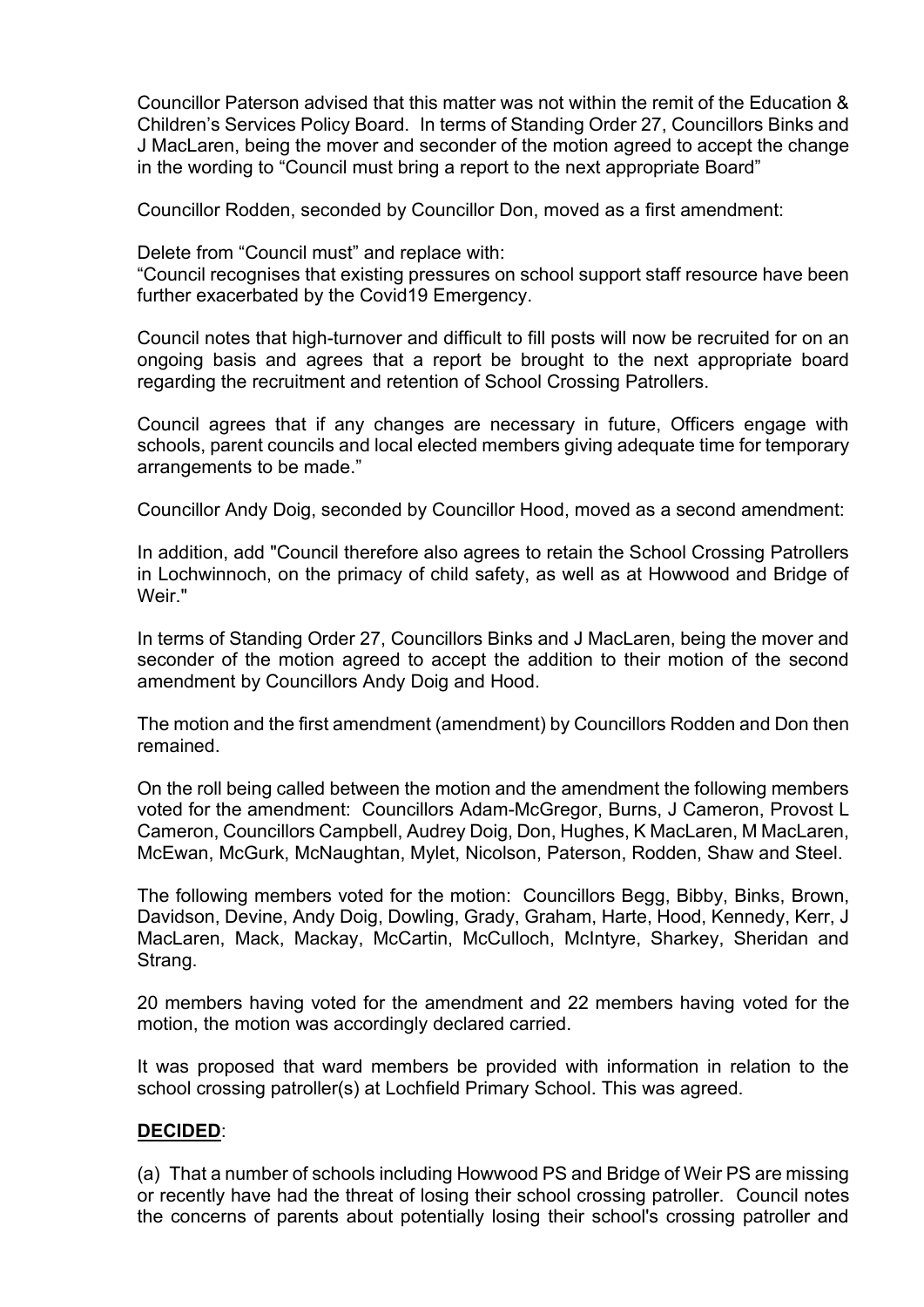believes that the allocation of school crossing patrollers should be based primarily on child safety;

(b) That Council has, for a number of years, been short of these crossing patrollers. Council must do more to recruit and retain patrollers and have additional staff trained to step in when one becomes unavailable;

(d) That Council must bring a report to the next appropriate Policy Board on the steps being taken to fill missing positions or suggest alternative measures such as installing pedestrian crossings;

(e) That Council therefore also agrees to retain the School Crossing Patrollers in Lochwinnoch, on the primacy of child safety, as well as at Howwood and Bridge of Weir; and

(f) That ward members be provided with information in relation to the school crossing patroller(s) at Lochfield Primary School.

# **14 Notice of Motion 4 by Councillors Burns and K MacLaren**

There was submitted a Notice of Motion by Councillors Burns and K MacLaren in the following terms:

"Council contacts the UK Government to request they work with the BBC to offer free TV licence to all over 75 during Covid19 and moving forward."

Councillor Burns, seconded by Councillor K MacLaren, then moved the motion.

Councillor MacKay, seconded by Councillor Strang, moved as a first amendment that Council to contact the Director General of the BBC, to request the BBC to offer a free TV licence to those over the age of 75.

Councillor Devine, seconded by Councillor Sharkey, then moved as a second amendment

To remove "during Covid19 and moving forward" to read "Council contacts the UK Government to request they work with the BBC to offer free TV licence to all over 75s,"

Councillors MacKay and Strang then withdrew their amendment

In terms of Standing Order 27, Councillors Burns and K MacLaren, being the mover and seconder of the motion agreed to accept the second amendment which was approved unanimously.

**DECIDED**: That Council contacts the UK Government to request they work with the BBC to offer free TV licence to all over 75s.

### **15 Notice of Motion 5 by Councillors Andy Doig and Hood**

There was submitted a Notice of Motion by Councillors Andy Doig and Hood in the following terms: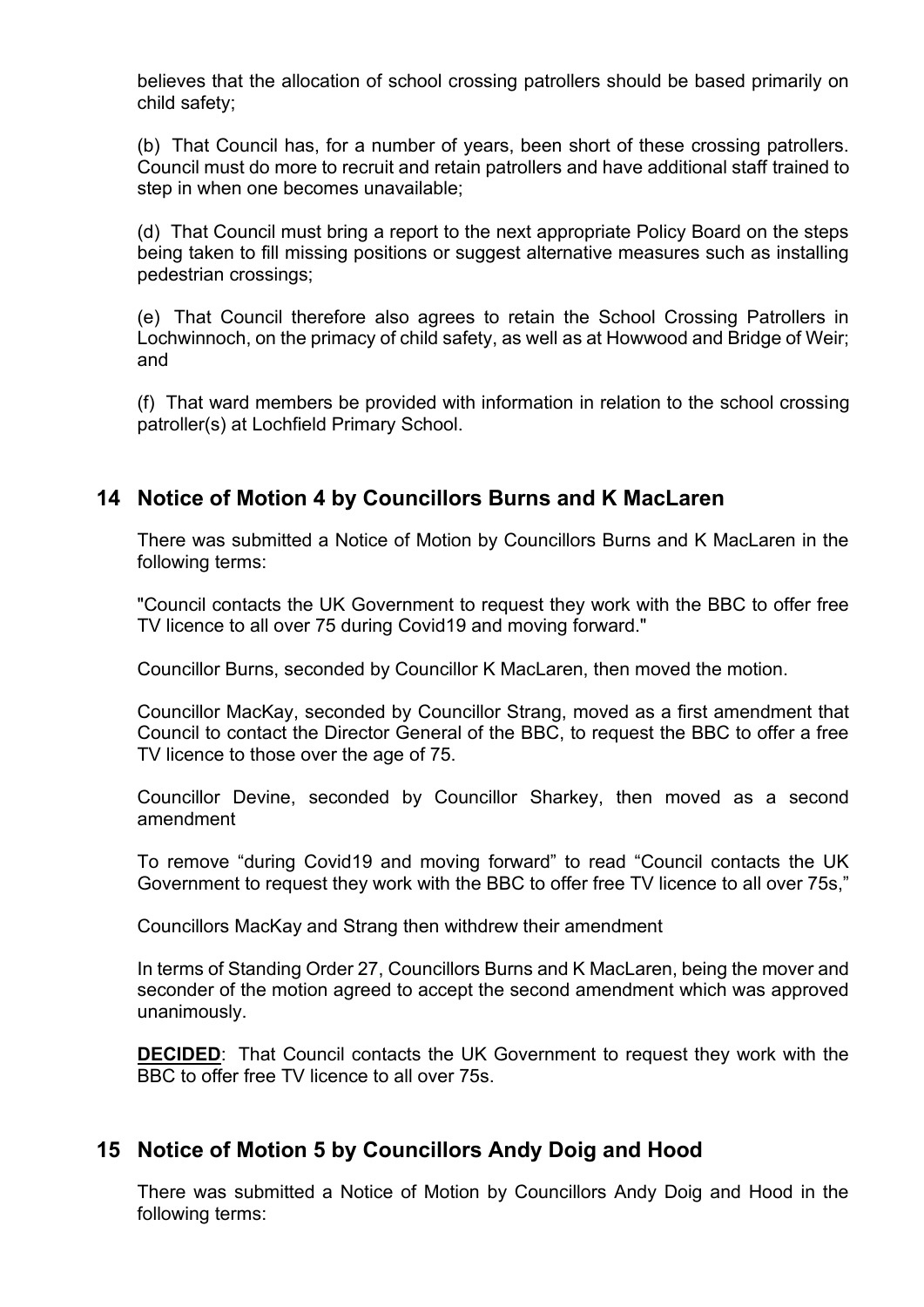"Commemorative Plaque for Mr John Fraser, Founder of the Co-Operative Society in Johnstone

This Council recognizes, in this the 200th anniversary of the 1820 Radical Uprising, the legacy of peaceful reform and belief in social justice, which the Radicals left to the people of Renfrewshire.

In particular, Council wishes to honour the memory of 1820 Radical, and Johnstone Schoolmaster, Mr John Fraser, who became Editor of the Scottish Chartist newspaper, the True Scotsman, and founded the Johnstone Co-Operative Society in 1866.

Council, accordingly, agrees to erect a plaque to his memory in Johnstone town hall".

Councillor Andy Doig, seconded by Councillor Hood, then moved the motion.

Councillor Rodden, seconded by Councillor McGurk, moved as an amendment that Council notes, as agreed in May 2018, criteria and procedures have been developed for Community Applications for Commemorative Events and Memorials.

Council would therefore welcome any community proposals for this, or any other commemoration.

Council agrees to perform due diligence checks of any proposals, in particular for historical and reputational acceptance.

On the roll being called, the following members voted for the amendment: Councillors Adam-McGregor, Burns, J Cameron, Provost L Cameron, Councillors Campbell, Audrey Doig, Don, Hughes, K MacLaren, M MacLaren, McEwan, McGurk, McNaughtan, Mylet, Nicolson, Paterson, Rodden, Shaw and Steel.

The following members voted for the motion: Councillors Begg, Bibby, Binks, Brown, Davidson, Devine, Andy Doig, Dowling, Grady, Graham, Harte, Hood, Kennedy, Kerr, J MacLaren, Mack, Mackay, McCartin, McCulloch, McIntyre, Sharkey, Sheridan and Strang.

19 members having voted for the amendment and 23 members having voted for the motion, the motion was accordingly declared carried.

### **DECIDED**:

(a) That Renfrewshire Council recognises, in this the 200th anniversary of the 1820 Radical Uprising, the legacy of peaceful reform and belief in social justice, which the Radicals left to the people of Renfrewshire;

(b) That Renfrewshire Council wishes to honour the memory of 1820 Radical, and Johnstone Schoolmaster, Mr John Fraser, who became Editor of the Scottish Chartist newspaper, the True Scotsman, and founded the Johnstone Co-Operative Society in 1866. Council agrees to erect a plaque to his memory in Johnstone Town Hall.

### **16 Notice of Motion 6 by Councillors Andy Doig and Hood**

There was submitted a Notice of Motion by Councillors Andy Doig and Hood in the following terms: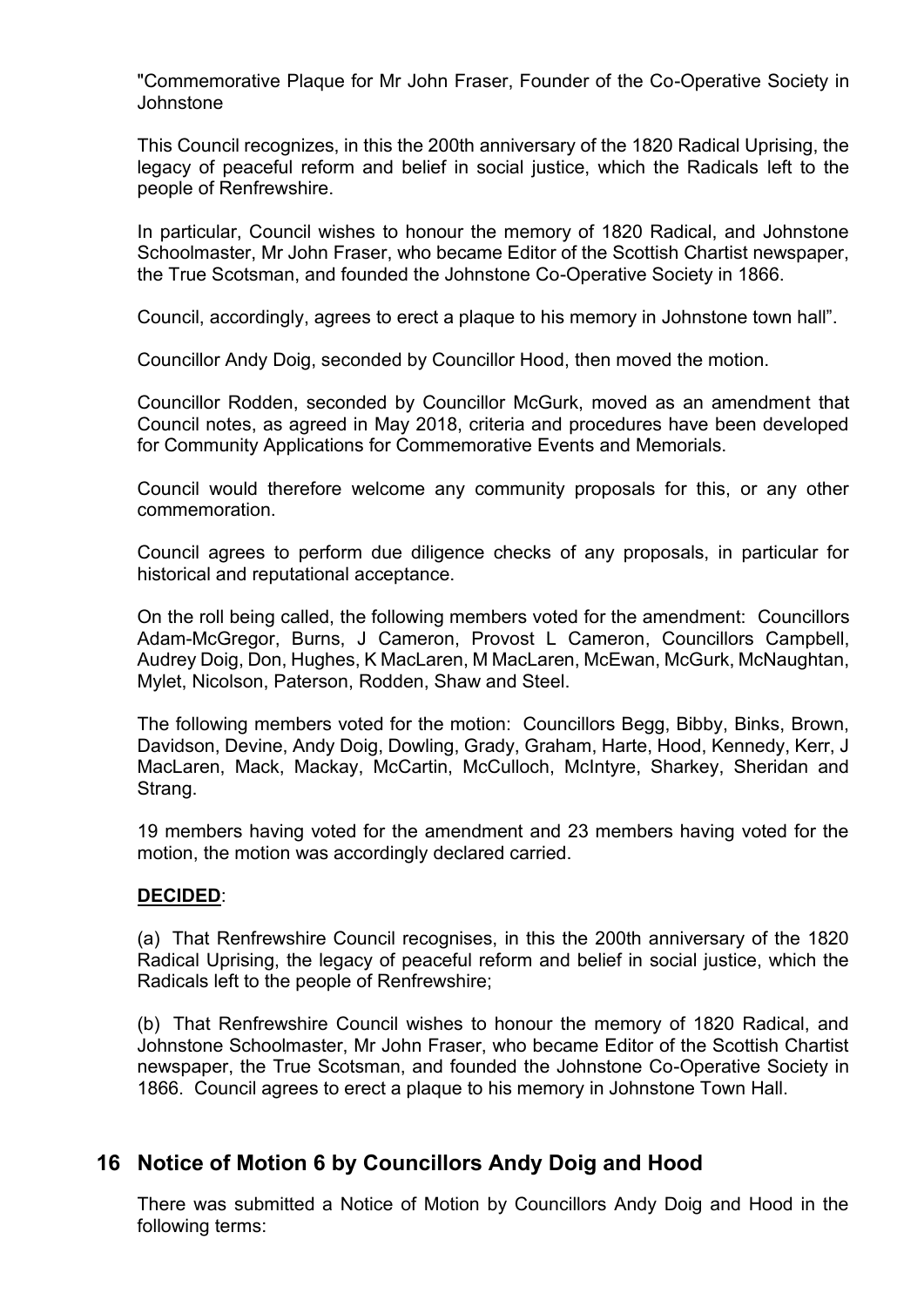"Road Crossing and Upgrade of Lochwinnoch Railway Station"

Council reiterates its demand for Network Rail/Scotrail to review the parking provisions and lack of access, for both able bodied and disabled users, at Lochwinnoch Train Station.

Council calls on Renfrewshire's MP's to lobby the Westminster Government to deliver UK infrastructure investment, and calls on Renfrewshire's MSP's to lobby the Transport Secretary in Holyrood to nominate Lochwinnoch for improved access and car parking space.

Council resolves to honour its previous pledge to upgrade both the footpath at the bridge on the A761 to the Train Station, and provide a suitable crossing to the Train Station to ensure it is fully accessible, within the next two financial years".

Councillor Andy Doig advised that there was an error in his motion and that reference to the "A761" should read "A760".

Councillor Andy Doig, seconded by Councillor Hood, then moved the motion.

Councillor Rodden, seconded by Councillor McGurk moved as an amendment:

After paragraph 1 insert:

"As Lochwinnoch Station has been assessed and found not to meet established criteria for such investment and adaptations, Council agrees to write to the Cabinet Secretary and ask that the criteria be reviewed. Council understands how vital rail links are to rural villages in Renfrewshire and beyond and therefore believes that criteria should reflect the importance of accessibility for all to rural stations."

On the roll being called, the following members voted for the amendment: Councillors Adam-McGregor, Burns, J Cameron, Provost L Cameron, Councillors Campbell, Audrey Doig, Don, Hughes, K MacLaren, M MacLaren, Mack, McCartin, McEwan, McGurk, McNaughtan, Mylet, Nicolson, Paterson, Rodden, Shaw and Steel.

The following members voted for the motion: Councillors Begg, Bibby, Binks, Brown, Davidson, Devine, Andy Doig, Dowling, Grady, Graham, Harte, Hood, Kennedy, Kerr, J MacLaren, Mackay, McCulloch, McIntyre, Sharkey, Sheridan and Strang.

21 members voted for the motion and 21 members voted for the amendment. There being an equality of votes cast, the Provost used her second and casting vote in favour of the amendment.

### **DECIDED**:

(a) That Council reiterates its demand for Network Rail/Scotrail to review the parking provisions and lack of access, for both able bodied and disabled users, at Lochwinnoch Train Station; and

(b) That as Lochwinnoch Station has been assessed and found not to meet established criteria for such investment and adaptations, Council agrees to write to the Cabinet Secretary and ask that the criteria be reviewed. Council understands how vital rail links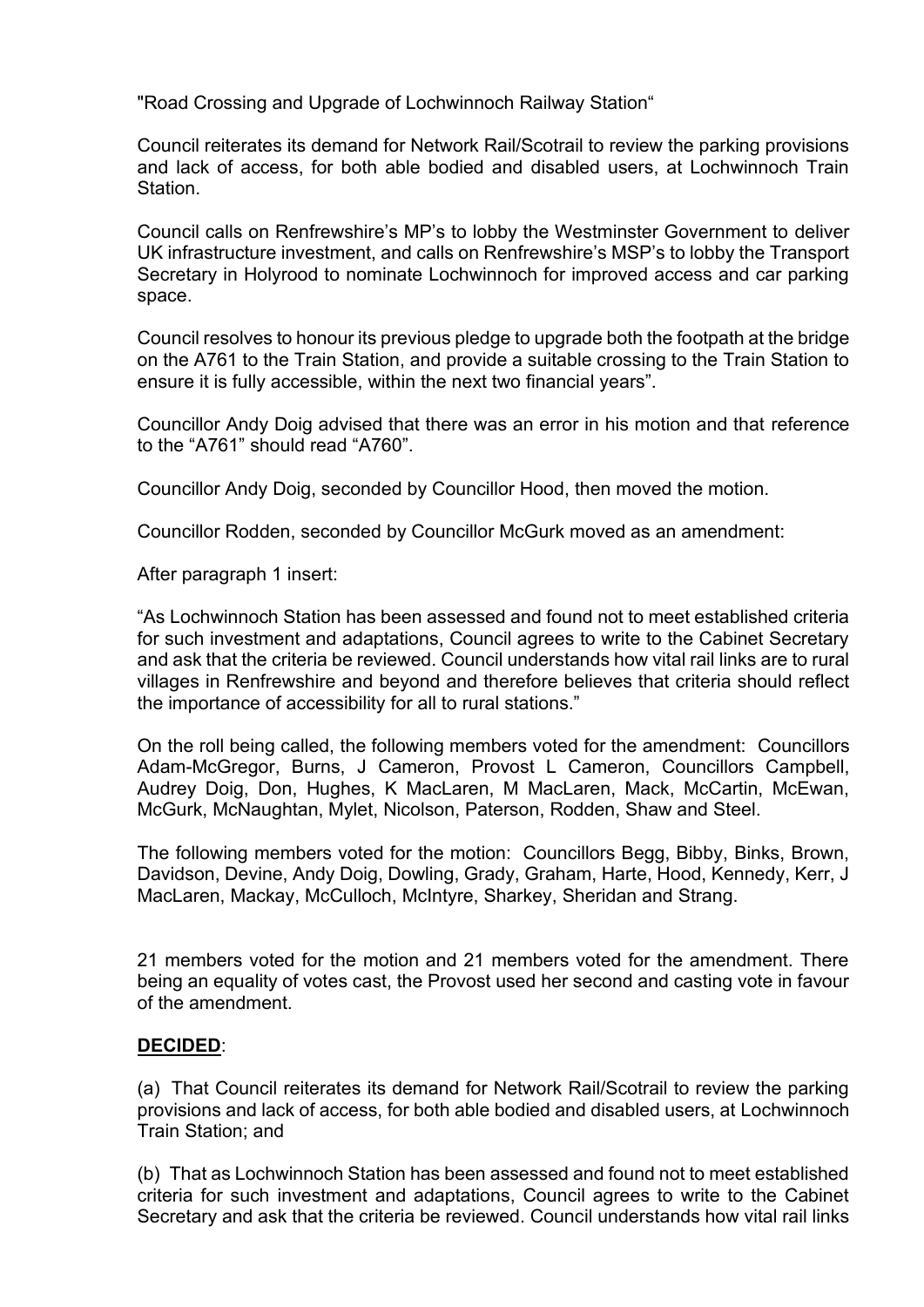are to rural villages in Renfrewshire and beyond and therefore believes that criteria should reflect the importance of accessibility for all to rural stations.

# **Adjournment**

The meeting adjourned at 2.10pm and reconvened at 2.40pm.

### **Order of Business**

Provost Cameron intimated that she proposed to alter the order of business to facilitate the conduct of the meeting by considering item 20 – Notice of Motion 10 prior to Item 17 – Notice of Motion 7 on the agenda.

# **17 Notice of Motion 10 by Councillors Andy Doig and McCartin**

There was submitted a Notice of Motion by Councillors Andy Doig and McCartin in the following terms:

"Reform of Hate Crime Bill

This Council agrees with the sentiment behind the proposed Hate Crime Bill, which the SNP Government is currently promoting through Holyrood, but calls for radical amendment of the Bill to ensure it does not undermine free speech.

In particular, Council demands that the intention to commit hate crime should be enshrined in the Bill as a core principle, as should a clause which defends satire under Scots law as protected speech in order to defend the rights of artists, comedians, and writers".

Councillor Andy Doig, seconded by Councillor McCartin, then moved the motion.

Councillor Sharkey, seconded by Councillor Devine, moved as an amendment:

"This Council has serious concerns about Part Two of the Bill as currently drafted and considers that it will require substantial revision if it is to be fit for purpose, and urges the Scottish Government to work with stakeholders and the Parliament throughout the legislative process to amend the Bill so that it does deal robustly with hate crime, protect individuals while protecting the privileges that people enjoy with regard to free speech and builds consensus that prejudice and hatred have no place in Scotland".

In terms of Standing Order 27, Councillors Andy Doig and McCartin, being the mover and seconder of the motion agreed to accept the amendment which was approved unanimously.

### **RECORDING OF DISSENT**

Councillor Mack being the mover of an amendment which failed to find a seconder requested that his dissent be recorded in terms of Standing Order 24.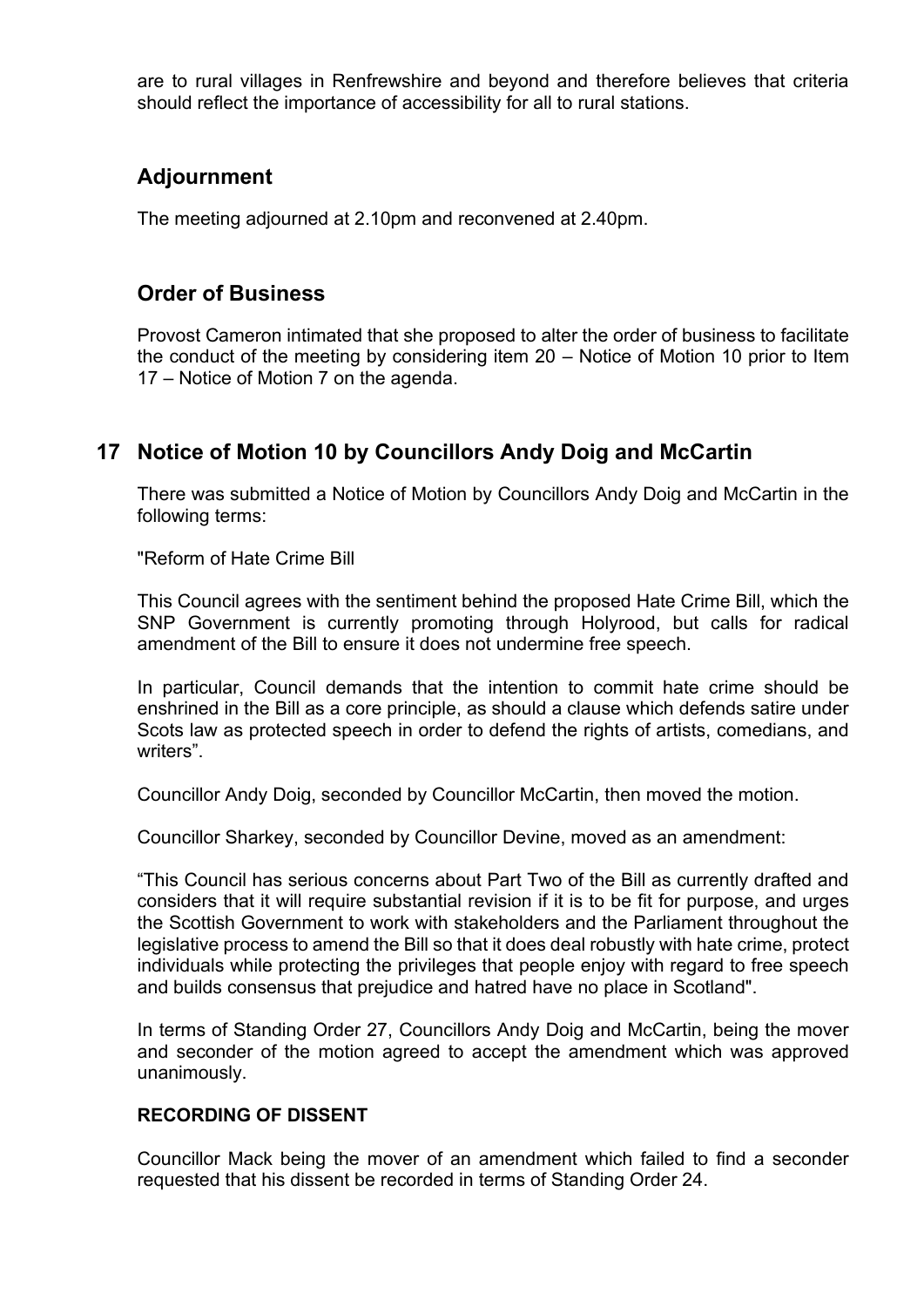**DECIDED**: That this Council has serious concerns about Part Two of the Bill as currently drafted and considers that it would require substantial revision if it is to be fit for purpose and urges the Scottish Government to work with stakeholders and the Parliament throughout the legislative process to amend the Bill so that it does deal robustly with hate crime, protect individuals while protecting the privileges that people enjoy with regard to free speech and builds consensus that prejudice and hatred have no place in Scotland.

### **Sederunt**

Councillors Davidson and Dowling left the meeting prior to consideration of the following item of business.

# **18 Notice of Motion 7 by Councillors Andy Doig and Hood**

There was submitted a Notice of Motion by Councillors Andy Doig and Hood in the following terms:

"Upgrade and Dualling of the A737

"This Council notes the long-standing campaign by residents of Howwood, Kilbarchan, and Lochwinnoch, to get the A737 upgraded and dualled between the Roadhead Roundabout, outside Lochwinnoch, and Kilbarchan. Council further recognizes the compelling case from a health and safety and economic development perspective for this to happen.

Council accordingly calls for the Scottish Government to agree to the upgrade and dualling of the A737 as intimated above, and to give a timescale and budget for this completion".

Councillor Andy Doig, seconded by Councillor Hood, then moved the motion which was approved unanimously.

**DECIDED**: Upgrade and Dualling of the A737

(a) That Renfrewshire Council notes the long-standing campaign by residents of Howwood, Kilbarchan, and Lochwinnoch, to get the A737 upgraded and dualled between the Roadhead Roundabout, outside Lochwinnoch, and Kilbarchan;

(b) That this Council further recognises the compelling case from a health and safety and economic development perspective for this to happen; and

(c) That this Council accordingly calls for the Scottish Government to agree to the upgrade and dualling of the A737 as intimated above, and to give a timescale and budget for this completion.

### **Sederunt**

Councillor Mack left the meeting prior to and Councillor Kerr left the meeting during consideration of the following item of business.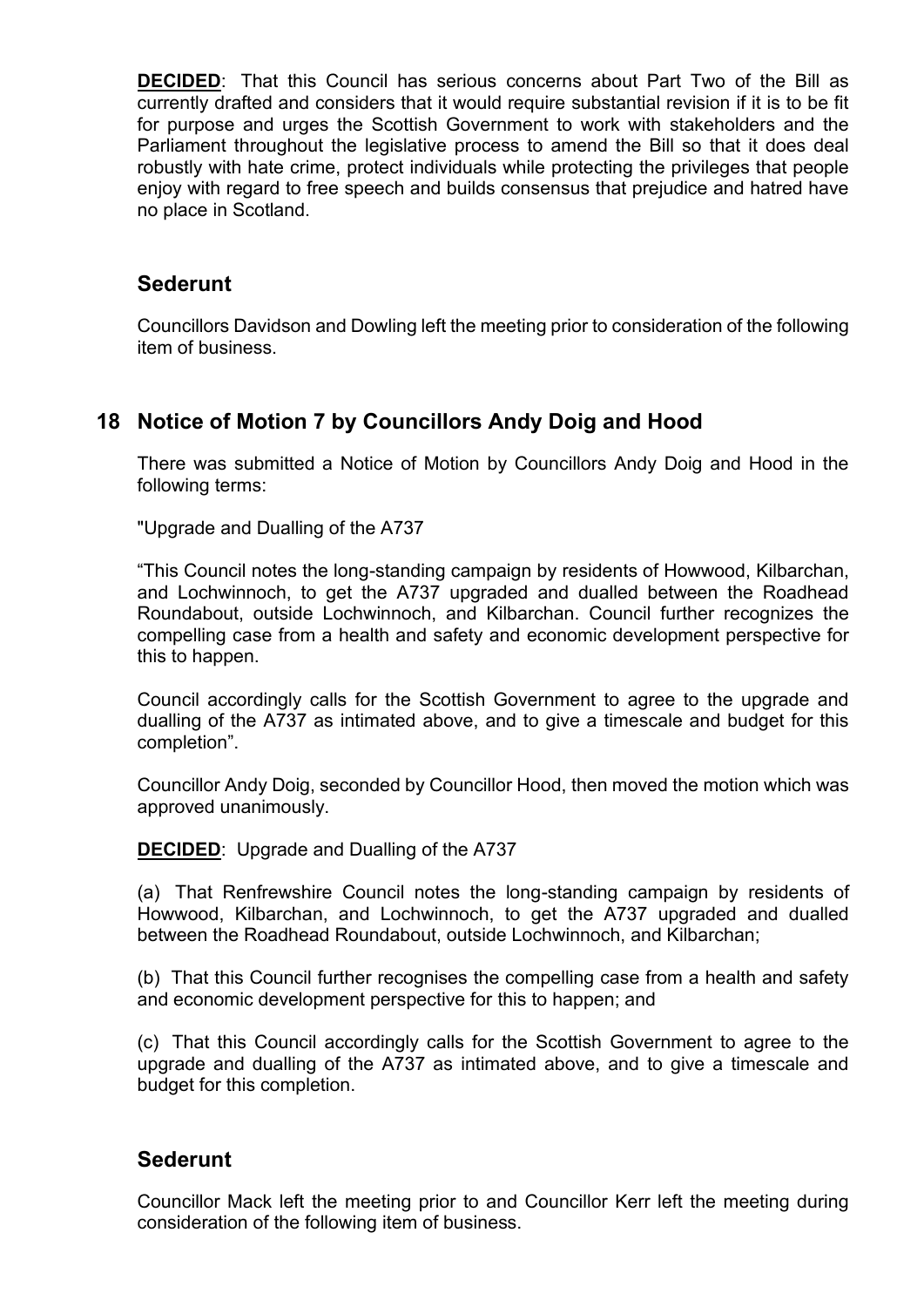# **19 Notice of Motion 8 by Councillors Campbell and Paterson**

There was submitted a Notice of Motion by Councillors Campbell and Paterson in the following terms:

This council calls on the Chief Executive and the Director of Children's Services to work with the Scottish Government, Education Scotland, COSLA and teaching unions to produce and implement anti-racist teaching resources into the school syllabus. Further, to include education on Britain's use of its people from across the British Colonies in the great wars, to recognise the longstanding effects of colonialism around the world and to teach the facts in their entirety on the regrettable and significant part Britain played in the slave trade economy.

Council also calls upon the Director of Children's Services to provide training and guidance to educators to discuss sensitive topics around racism, the role of Britain and its imperialist influence and equipping them with the confidence and support needed to teach this necessary education."

Councillor Campbell, seconded by Councillor Paterson, then moved the motion.

Councillor Graham, seconded by Councillor McIntyre, moved as a first amendment that the council calls on the Chief Executive and the Director of Children's Services to work with the Scottish Government, Education Scotland, COSLA and teaching unions to produce and implement anti-racist teaching resources into the school syllabus. Further, to include education on Britain's use of its people from across the British Colonies in the great wars.

Council also calls upon the Director of Children's Services to provide training and guidance to educators to discuss sensitive topics around racism.

The council also calls on the Chief Executive to ensure that the sacrifice of those from Britain's Colonies, Overseas Territories and Self Governing Dominions who have served in our armed forces are recognised and included in the acts of remembrance organised by Renfrewshire Council.

The council recognises the positive and significant contribution by people immigrating to the United Kingdom from former British Colonies making the United Kingdom the modern multi-cultural country that it is today.

Particular recognition should be given to the high number of people from black and ethnic minorities, many from former British Colonies, working in our NHS and other frontline services during the Covid19 19 Pandemic.

Councillor Sharkey, seconded by Councillor Devine, moved as a second amendment that in recognising the sins of Britain's imperialist past and, in particular, their role in the slave trade, this council acknowledges the work of anti-slavery campaigners such as, Thomas Clarkson, Olaudah Equiano, Elizabeth Heyrick and Granville Sharp to name but a few. The work of these campaigners and, many others, should be included in any educational resources and materials.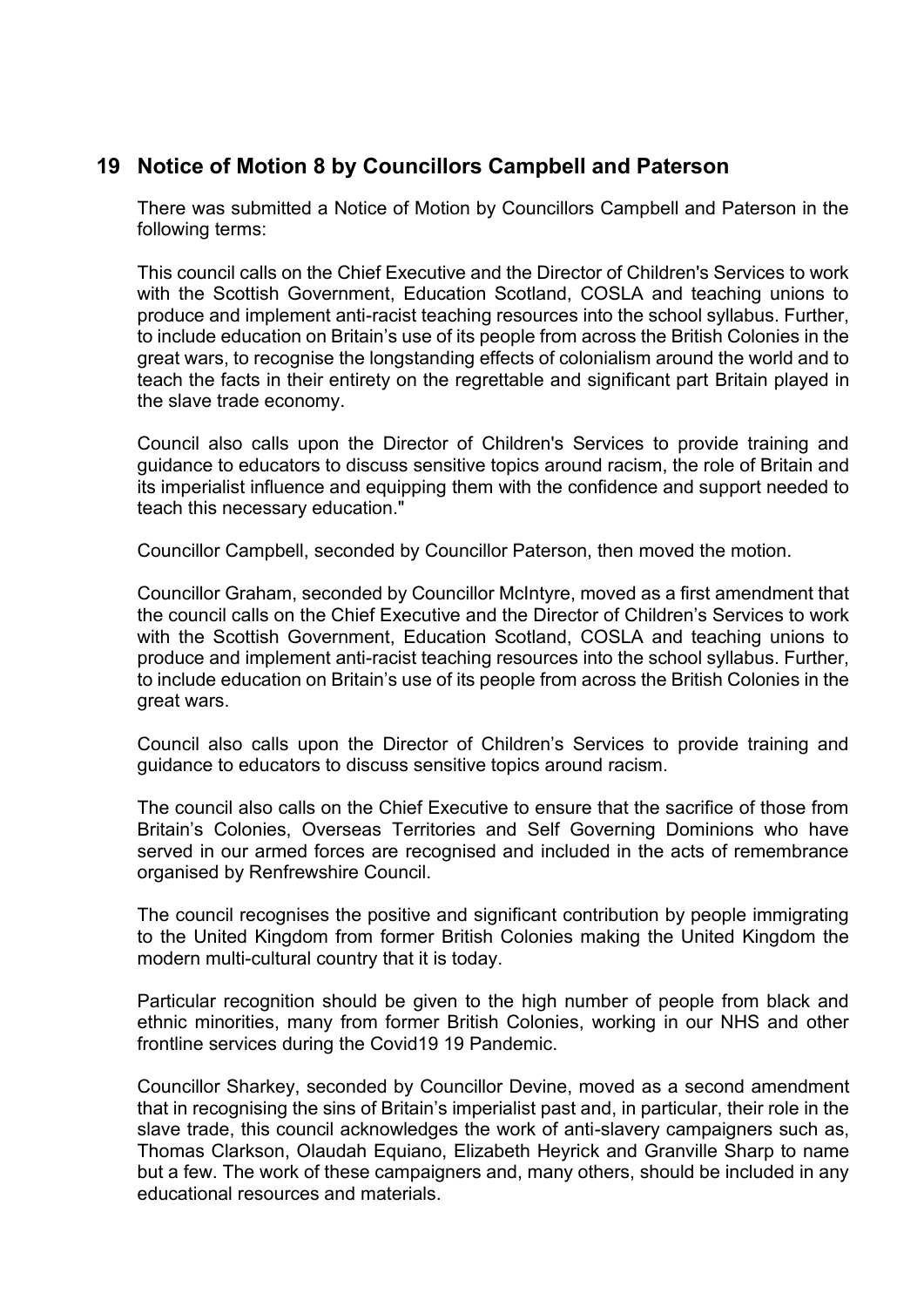In terms of Standing Order 27, Councillors Campbell and Paterson, being the mover and seconder of the motion agreed to accept the second amendment as an addition to the motion and the to change the wording in paragraph 1 to " Further, to include education on Britain's use of the British Colonies in the great wars forward".

The motion and the first amendment (amendment) by Councillors Graham and McIntyre then remained.

On the roll being called, the following members voted for the amendment: Councillors Begg, Binks, Graham, J MacLaren, McIntyre and Strang.

The following members voted for the motion: Councillors Adam-McGregor, Bibby Brown, Burns, J Cameron, Provost L Cameron, and Councillors Campbell, Devine, Andy Doig, Audrey Doig, Don, Grady, Harte, Hood, Hughes, Kennedy, K MacLaren, M MacLaren, McCartin, McCulloch, McEwan, McGurk, McNaughtan, Mylet, Nicolson, Paterson, Rodden, Sharkey, Shaw, Sheridan and Steel.

The following member abstained: Councillor Mackay.

6 members having voted for the amendment, 31 members having voted for the motion and 1 member having abstained, the motion was accordingly declared carried.

### **DECIDED**:

(a) That Council calls on the Chief Executive and the Director of Children's Services to work with the Scottish Government, Education Scotland, COSLA and teaching unions to produce and implement anti-racist teaching resources into the school syllabus.

Further, to include education on Britain's use of the British Colonies in the great wars forward, to recognise the longstanding effects of colonialism around the world and to teach the facts in their entirety on the regrettable and significant part Britain played in the slave trade economy;

(b) That this Council calls upon the Director of Children's Services to provide training and guidance to educators to discuss sensitive topics around racism, the role of Britain and its imperialist influence and equipping them with the confidence and support needed to teach this necessary education; and

(c) That in recognising the sins of Britain's imperialist past and, in particular, their role in the slave trade, this council acknowledges the work of anti-slavery campaigners such as, Thomas Clarkson, Olaudah Equiano, Elizabeth Heyrick and Granville Sharp to name but a few. The work of these campaigners and, many others, should be included in any educational resources and materials.

# **29 Notice of Motion 9 by Councillors Andy Doig and McCartin**

There was submitted a Notice of Motion by Councillors Andy Doig and McCartin in the following terms:

"City Deal Cabinet Reform

This Council: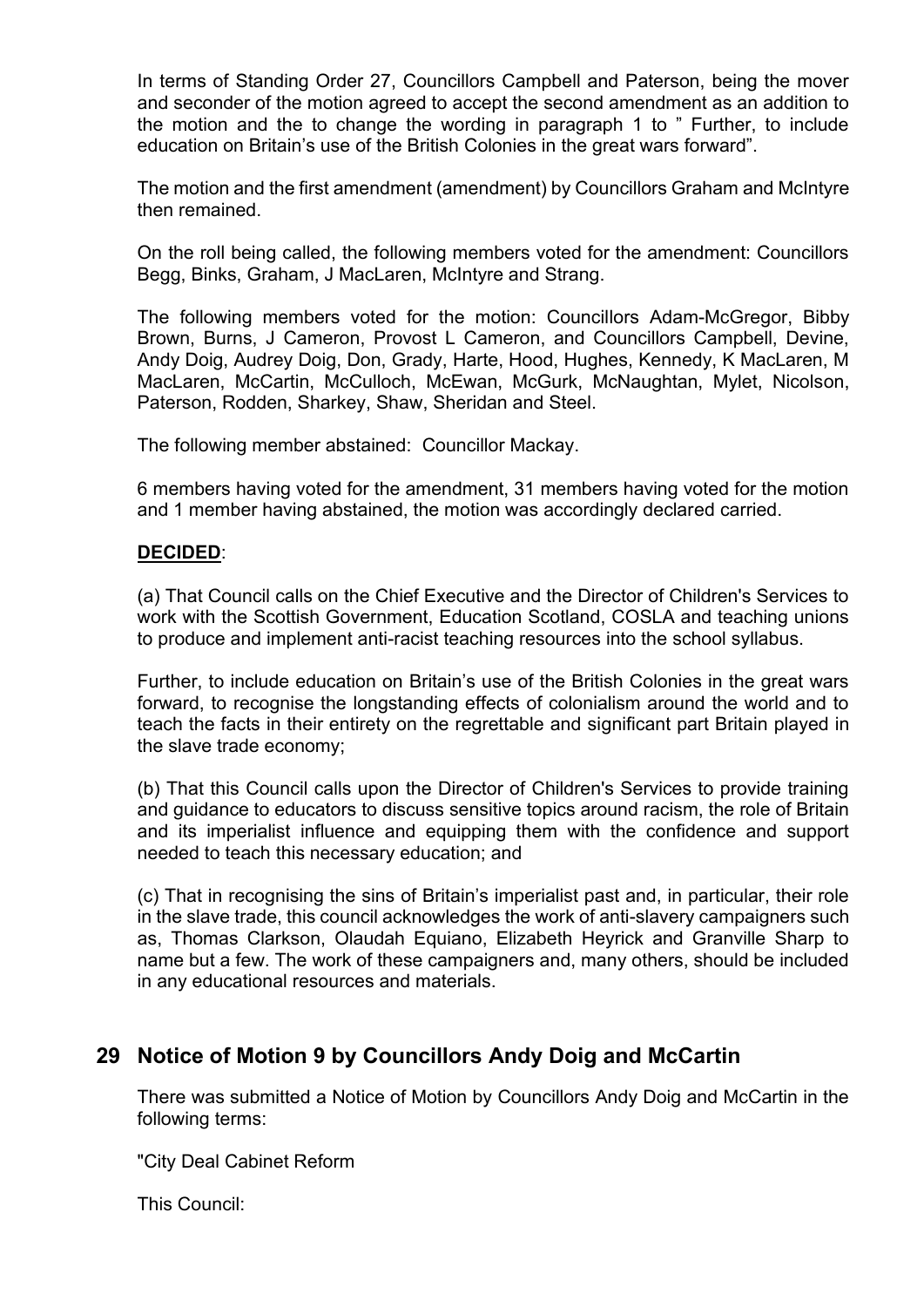• Recognises that clarity and transparency are crucial in the delivery of the City Deal projects for Renfrewshire.

• Notes the concerns of The Accounts Commission's report Scotland's City Region and Growth Deals on City Deal governance.

• Believes that the Convenership of the Glasgow Region City Deal Cabinet should rotate on an equal basis between the Glasgow City Deal Local Authorities.

• Believes that the Chief Executive Officers of the Glasgow City Deal Local Authorities should convene the Chief Executives Group on a rotational basis, in conjunction with the rotation of the City Deal Cabinet Convenership.

• Calls for reform of the City Deal Cabinet's Protocols to ensure that agreed City Deal projects can be changed with the approval of the relevant local authority."

Councillor Andy Doig, seconded by Councillor McCartin, then moved the motion.

Councillor Nicolson, seconded by Councillor Paterson, moved as an amendment Council notes that there is currently underway a review of all the areas highlighted in the motion.

Council also notes that the Assurance Framework which determines the processes for decision making is an agreed process between all the member authorities and the Scottish and UK Governments. None of the projects or the finance associated belongs to any one local authority member but collectively. All projects require to undergo various checks and assessments by the Scottish and UK Governments as part of the Gateway review process.

On the roll being called, the following members voted for the amendment: Councillors Adam-McGregor, Burns, J Cameron, Provost L Cameron, Councillors Campbell, Audrey Doig, Don, Hughes, K MacLaren, M MacLaren, McEwan, McGurk, McNaughtan, Mylet, Nicolson, Paterson, Rodden, Shaw and Steel.

The following members voted for the motion: Councillors Begg, Bibby, Binks, Brown, Devine, Andy Doig, Grady, Graham, Harte, Hood, Kennedy, J MacLaren, Mackay, McCartin, McCulloch, McIntyre, Sharkey, Sheridan and Strang.

19 members having voted for the amendment and 19 members having voted for the motion There being an equality of votes cast, the Provost used her second and casting vote in favour of the amendment.

[At the meeting the vote was intimated as 20 for the motion and 19 for the amendment. This error was subsequently recognised and the Provost indicated that she would have used her second and casting vote in favour of the amendment.]

**DECIDED**: Council notes that there is currently underway a review of all the areas highlighted in the motion.

Council also notes that the Assurance Framework which determines the processes for decision making is an agreed process between all the member authorities and the Scottish and UK Governments. None of the projects or the finance associated belongs to any one local authority member but collectively. All projects require to undergo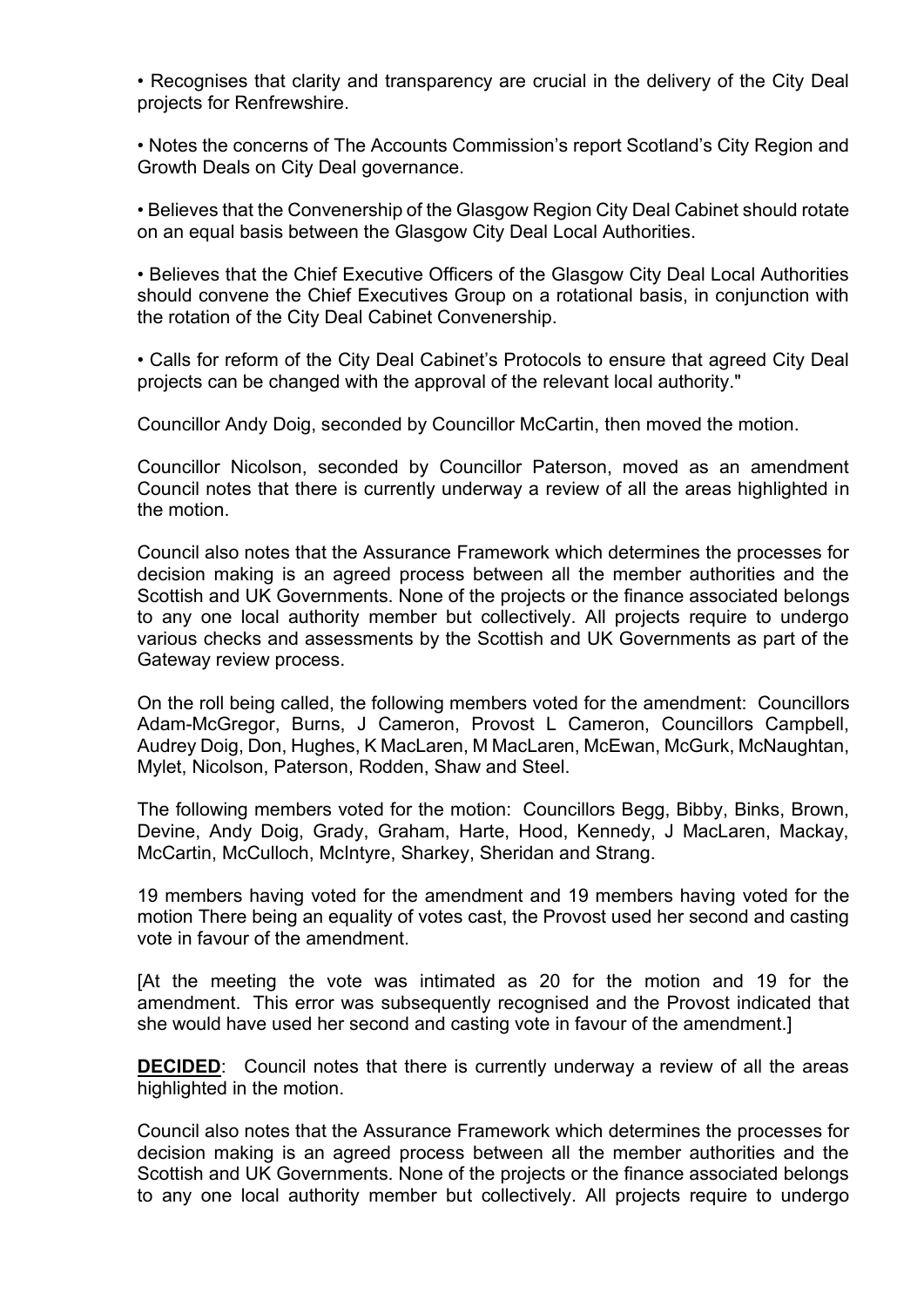various checks and assessments by the Scottish and UK Governments as part of the Gateway review process.

### **Declarations of Interest**

Councillors Burns, Audrey Doig, McCulloch, Rodden and Shaw having declared an interest in the following item left the meeting and took no part in the discussion or voting thereon.

Councillor Andy Doig having declared an interest in the following item remained in the meeting but took no part in the discussion or voting thereon.

Provost Cameron and Councillors Campbell, Dowling, Hughes, Nicolson Paterson and Sharkey having declared an interest in the following item remained in the meeting.

# **Notice of Motion 11 by Councillors McCartin and Andy Doig**

There was submitted a Notice of Motion by Councillors McCartin and Andy Doig in the following terms:

"Realistic Wage for Social Care Workers

Council declares its deep-felt appreciation and gratitude to social care workers in Renfrewshire who, since the beginning of the Covid19 crisis, are supporting the most vulnerable in society.

Council believes it is vital that social care workers are given a realistic wage commensurate to their responsibilities, and rising to that comparable with junior nurses. Council calls on both private and public sector providers of social care to work collectively to deliver that aim as soon as possible.

Council welcomes the decision by the Scottish Government to review adult social care in Scotland with a view to establishing a National Care Service."

Councillor McCartin, seconded by Councillor Devine, then moved the motion.

Councillor Nicolson, seconded by Councillor J Cameron, moved as an amendment

Paragraph 2.

"Renfrewshire Council believes that there should be parity of salaries across all sectors where social care roles deliver vital services to our communities.

The social care sector covers a wide variety of settings and services and this is also reflected in the differing level of roles undertaken by social care staff. Council therefore calls on the Scottish Government and Cosla to work collectively to deliver a review of all social care roles including salary structures similar to that of Adult social care review"

In terms of Standing Order 27, Councillors McCartin and Devine, being the mover and seconder of the motion agreed to accept the amendment which was approved unanimously.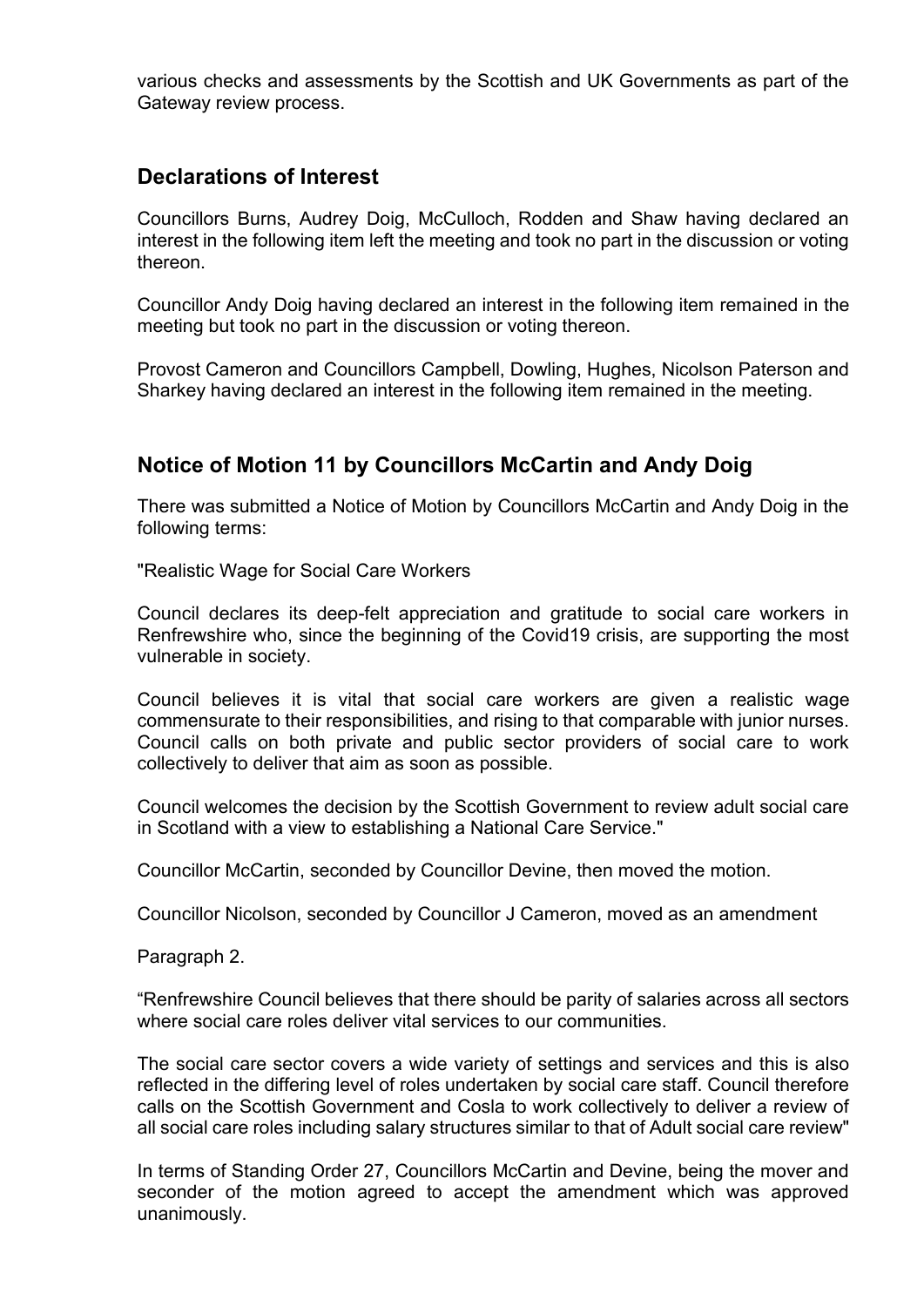**DECIDED:** Realistic Wage for Social Care Workers

(a) That this Council declares its deep-felt appreciation and gratitude to social care workers in Renfrewshire who, since the beginning of the Covid19 crisis, are supporting the most vulnerable in society;

(b) That Renfrewshire Council believes that there should be parity of salaries across all sectors where social care roles deliver vital services to our communities;

(c) That the social care sector covers a wide variety of settings and services and this is also reflected in the differing level of roles undertaken by social care staff. Council therefore calls on the Scottish Government and Cosla to work collectively to deliver a review of all social care roles including salary structures similar to that of Adult social care review; and

(d) That this Council welcomes the decision by the Scottish Government to review adult social care in Scotland with a view to establishing a National Care Service.

### **Sederunt**

Councillors Burns, Audrey Doig, McCulloch, Rodden and Shaw re-entered the meeting.

# **Declaration of Interest**

Councillor Dowling having declared an interest in the following item remained in the meeting but took no part in the discussion or voting thereon.

### **22 Notice of Motion 12 by Councillors Paterson and J Cameron**

There was submitted a Notice of Motion by Councillors Paterson and J Cameron in the following terms:

"Independent Care Review

Council welcomes the publication of the final report of the Independent Care Review and acknowledges the findings; Commits to engaging with all relevant stakeholders and most importantly Care Experience young people, including the Renfrewshire Children's Champions Board to discuss necessary changes to ensure that 'The Promise' is kept and that our children and young people grow up to be loved, safe and respected and that they realise their full potential; Agrees that following engagement a delivery plan be brought to a future Education and Children's Service Policy Board for the consideration of elected members."

Councillor Paterson, seconded by Councillor J Cameron, then moved the motion which was approved unanimously.

### **DECIDED**: Independent Care Review

(a) That Council welcomes the publication of the final report of the Independent re Review and acknowledged the findings;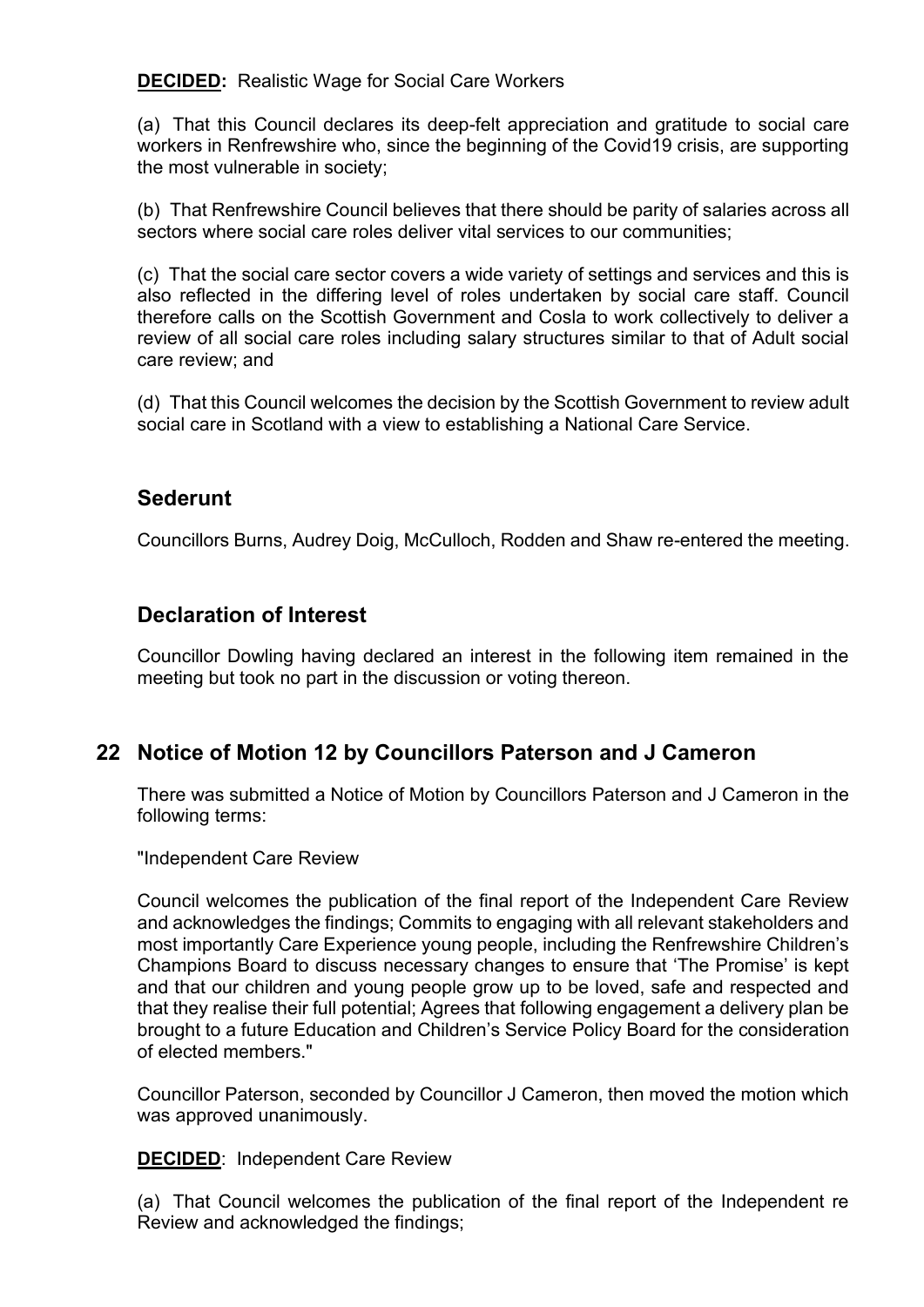(b) That Council commits to engaging with all relevant stakeholders and most importantly Care Experience young people, including the Renfrewshire Children's Champions Board to discuss necessary changes to ensure that 'The Promise' was kept and that our children and young people grow up to be loved, safe and respected and that they realise their full potential; and

(c) That Council agrees that following engagement, a delivery plan be brought to a future Education and Children's Service Policy Board for the consideration of elected members.

### **23 Notice of Motion 13 by Councillors Don and McEwan**

There was submitted a Notice of Motion by Councillors Don and McEwan in the following terms:

"Council notes the support and engagement of our local communities in the continued success of the Team Up to Clean Up campaign.

Council thanks the many local volunteers who have continued to litter pick throughout the period of lockdown. These dedicated and committed litter picking heroes while adhering to social distancing guidelines have played their part in not only raising the profile of community volunteering but in sending a clear message that everyone has a role and a responsibility in keeping Renfrewshire's environment clean."

Councillor Don, seconded by Councillor McEwan, then moved the motion.

Councillor Sheridan, seconded by Councillor Devine, moved an amendment that this Council acknowledges that under Section 89 of the Environmental Protection Act 1990 and the subsequent Code of Practice on Litter and Refuse (Scotland) 2018, it is the responsibility of the council to ensure that their land, and the land that they are responsible for, is kept clear of litter and refuse and that roads are kept clean.

This council respects people's choice to volunteer within their communities. However, it rejects the direction of travel, currently being pursued by this SNP administration, to replace council employees with volunteers, thereby placing the burden of keeping communities clear of litter, onto the residents.

On the roll being called, the following members voted for the amendment: Councillors Bibby, Brown, Devine, Andy Doig, Grady, Harte, Hood, Kennedy, Sharkey and Sheridan.

The following members voted for the motion: Councillors Adam-McGregor, Begg, Binks, Burns, J Cameron, Provost L Cameron, Councillors Campbell, Audrey Doig, Don, Graham, Hughes, J MacLaren, K MacLaren, M MacLaren, Mackay, McEwan, McGurk, McIntyre, McNaughtan, Mylet, Nicolson, Paterson, Rodden, Shaw, Steel and Strang.

The following member abstained: Councillor McCulloch.

10 members having voted for the amendment, 26 members having voted for the motion and 1 member having abstained, the motion was accordingly declared carried.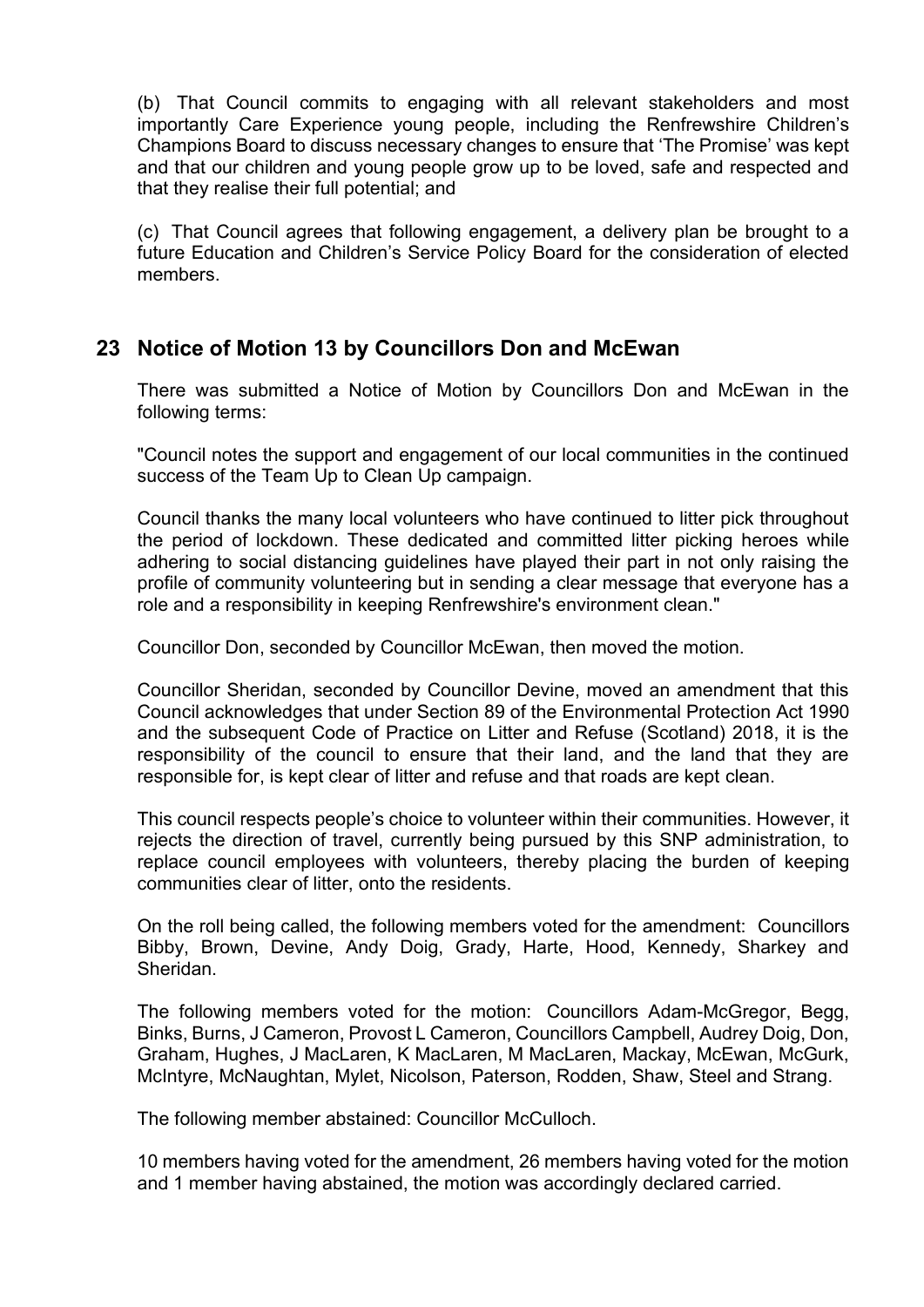### **DECIDED**:

(a) That Council notes the support and engagement of our local communities in the continued success of the Team Up to Clean Up campaign; and

(b) That Council thanks the many local volunteers who have continued to litter pick throughout the period of lockdown. These dedicated and committed litter picking heroes while adhering to social distancing guidelines have played their part in not only raising the profile of community volunteering but in sending a clear message that everyone has a role and a responsibility in keeping Renfrewshire's environment clean.

# **Sederunt**

Councillor McCartin left the meeting during the following item of business.

# **24 Notice of Motion 14 by Councillors Kennedy and Sharkey**

There was submitted a Notice of Motion by Councillors Kennedy and Sharkey in the following terms:

"Pedestrian Barriers - Well Street/Wellmeadow Street/Glasgow Road, Paisley

Council regrets the disruption to the Community and, in particular, the business owners who have been inconvenienced by the pedestrian barriers placed in Well Street, Wellmeadow Street and Glasgow Road. Council agrees that reasonable compensation should be paid to those businesses affected."

Councillor Kennedy, seconded by Councillor Sharkey, then moved the motion.

Councillor McEwan, seconded by Councillor Don, moved as a first amendment that:

"Council agrees that there should be a review of the process regarding the implementation of Temporary Traffic Regulation Orders (TTROs) in the Well Street, Wellmeadow Street, and Glasgow Road vicinities, as a response to providing social distancing measures.

Council also notes that there is a recognised legal process for the payment of compensation, and that any individual or business should seek advice, on pursuing loss or damages from the Council through that process."

Councillor Adam-McGregor, proposed as an addition to the first amendment that the barriers be removed from Glasgow Road starting from Lacy Street & continuing along to Crossflat Crescent with immediate affect & that we continue to monitor the situation given the close proximity of Paisley Grammar. In terms of Standing Order 27, Councillors McEwan and Don being the mover and seconder of the amendment agreed to accept Councillor Adam-McGregor's addition to their amendment.

Councillor Graham, seconded by Councillor McIntyre, moved as a second amendment that Council further calls for the removal of barriers on Glasgow Road.